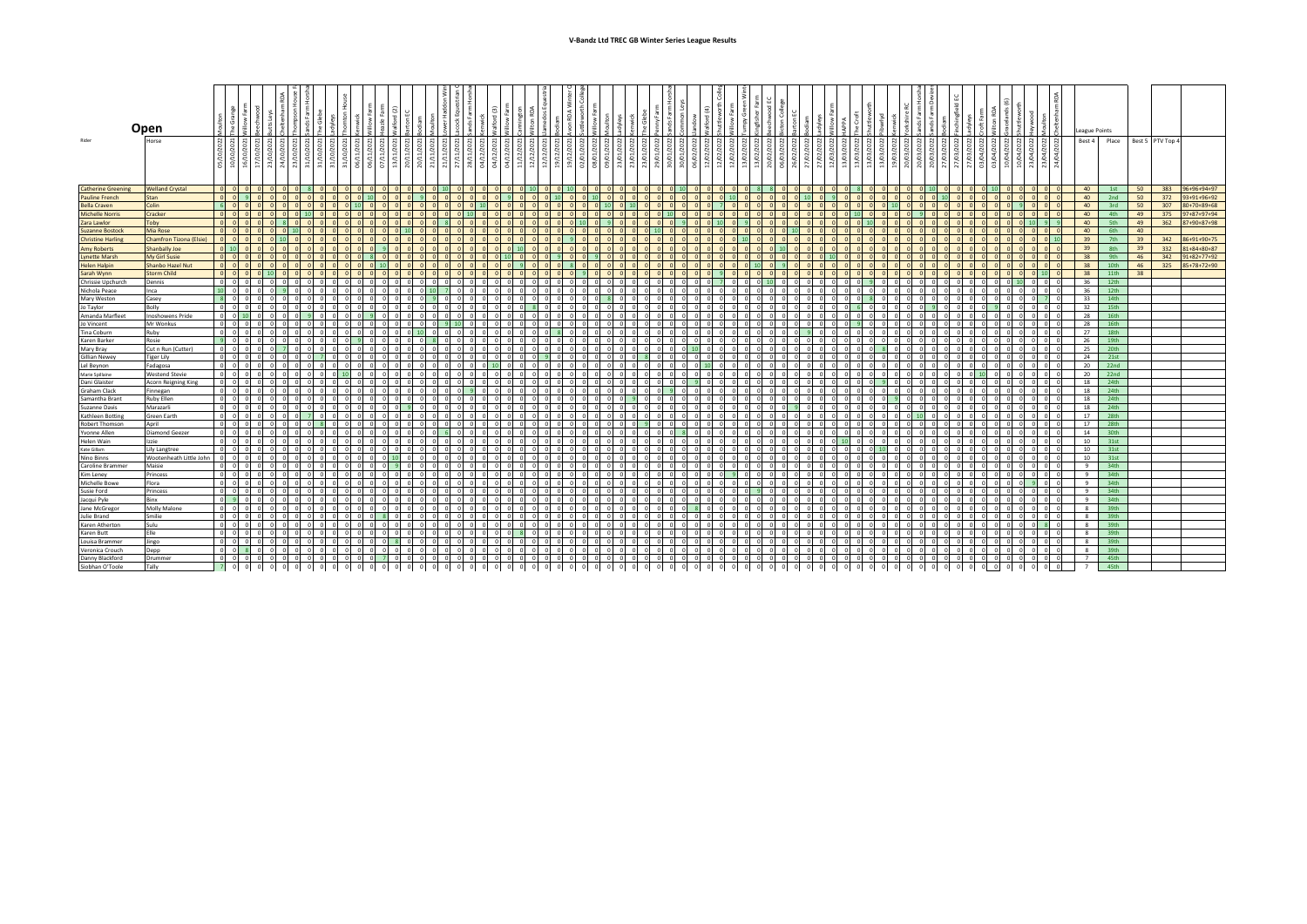|                                                 | Open Intermediate                          |                                                                                                                   |                 |                 |                                                      |                                        |                                      |                                                                        |          |                |                      |            |                                     |                |                         |         |          |  |  |  |  |         |  |  |                  |                          |  |       |                          |                |         |       |  |          |             |                 |          |                                         |                         |        | League Points League Points                    |              |           |                 |  |
|-------------------------------------------------|--------------------------------------------|-------------------------------------------------------------------------------------------------------------------|-----------------|-----------------|------------------------------------------------------|----------------------------------------|--------------------------------------|------------------------------------------------------------------------|----------|----------------|----------------------|------------|-------------------------------------|----------------|-------------------------|---------|----------|--|--|--|--|---------|--|--|------------------|--------------------------|--|-------|--------------------------|----------------|---------|-------|--|----------|-------------|-----------------|----------|-----------------------------------------|-------------------------|--------|------------------------------------------------|--------------|-----------|-----------------|--|
| Rider                                           |                                            |                                                                                                                   |                 |                 |                                                      |                                        |                                      |                                                                        |          |                |                      |            |                                     |                |                         |         |          |  |  |  |  |         |  |  |                  |                          |  |       |                          |                |         |       |  |          |             |                 |          |                                         |                         | Best 4 |                                                | Place Best 5 | PTV Top 4 |                 |  |
|                                                 |                                            | $\frac{50}{20}$<br>े                                                                                              |                 |                 |                                                      |                                        |                                      |                                                                        |          |                |                      |            |                                     |                |                         |         |          |  |  |  |  |         |  |  |                  |                          |  |       |                          |                |         |       |  |          |             |                 | .Q/O4    |                                         |                         |        |                                                |              |           |                 |  |
|                                                 |                                            |                                                                                                                   |                 |                 |                                                      |                                        |                                      |                                                                        |          |                |                      |            |                                     |                |                         |         |          |  |  |  |  |         |  |  |                  |                          |  |       |                          |                |         |       |  |          |             |                 |          |                                         |                         |        |                                                |              |           |                 |  |
| <b>Pauline French</b>                           |                                            |                                                                                                                   |                 |                 |                                                      |                                        |                                      |                                                                        |          |                |                      |            |                                     |                |                         |         |          |  |  |  |  |         |  |  |                  |                          |  |       |                          |                |         |       |  |          |             |                 |          |                                         |                         |        | $40$ 1st                                       |              |           | 375 97+93+93+92 |  |
| <b>Catherine Greening</b><br>Zara Lawlor        | <b>Welland Crystal</b><br>Toby             | $0$ $0$ $0$                                                                                                       | $0$ 0           |                 |                                                      | 8                                      |                                      |                                                                        |          |                |                      |            |                                     |                |                         |         |          |  |  |  |  |         |  |  |                  |                          |  |       |                          |                |         |       |  |          |             |                 |          |                                         |                         |        | 40 2nd                                         | 50           |           | 369 99+90+90+90 |  |
| Michelle Norris                                 | Cracker                                    | 0 0 0                                                                                                             |                 |                 |                                                      | 10 <sup>1</sup>                        |                                      |                                                                        |          |                |                      |            |                                     |                |                         |         |          |  |  |  |  |         |  |  |                  |                          |  |       |                          |                |         |       |  |          |             |                 |          | $0$ 0                                   |                         |        | $\frac{40}{39}$ ard                            |              |           |                 |  |
| <b>Helen Halpin</b><br><b>Chrissie Upchurch</b> | Shanbo Hazel Nut                           | 0 0 0 0<br>$0$ $0$ $0$                                                                                            |                 |                 | 0 0                                                  | 0 <br>$ 0 $ 0                          |                                      |                                                                        |          |                |                      |            |                                     |                |                         |         |          |  |  |  |  |         |  |  |                  |                          |  |       |                          |                |         |       |  |          |             |                 |          |                                         |                         |        | 39 5th<br>38 6th                               |              | 356       | 92+85+85+94     |  |
| <b>Suzanne Bostock</b>                          | Mia Rose                                   | $0$ $0$ $0$                                                                                                       |                 |                 |                                                      | 0                                      |                                      |                                                                        |          |                |                      |            |                                     |                |                         |         |          |  |  |  |  |         |  |  |                  |                          |  |       |                          |                |         |       |  |          |             |                 |          |                                         |                         |        | 38 7th                                         |              |           | 352 85+97+88+82 |  |
| Nichola Peace<br><b>Michelle Bowe</b>           | Flora                                      |                                                                                                                   |                 |                 |                                                      | $n$ $n$                                |                                      | $0$ $0$ $0$                                                            |          |                | 0 <sub>0</sub>       |            | $\Omega$                            |                |                         |         |          |  |  |  |  |         |  |  |                  |                          |  |       |                          |                |         |       |  |          |             |                 |          | $0 \times 0$                            |                         |        | 38 8th                                         |              |           | 328 80+79+77+92 |  |
| <b>Lynette Marsh</b>                            | My Girl Susie                              | $0$ $0$ $0$                                                                                                       |                 |                 | $\circ$                                              | $ 0 $ 0                                |                                      |                                                                        |          |                |                      |            |                                     |                |                         |         |          |  |  |  |  |         |  |  |                  |                          |  |       |                          |                |         |       |  |          |             |                 |          |                                         |                         |        | 36 10th                                        |              |           |                 |  |
| Bella Craven<br>Faith Anderson                  | Colin<br>Indigo                            | 8 0 0 0 0 0<br>$\overline{\bullet}$                                                                               | $0$ 0           |                 | $\circ$                                              | $0$ 0<br>$0$ $0$                       | $\circ$                              | $0 \quad 9 \quad 0$<br>$ 0 $ $ 0 $                                     |          |                | $0$ 0<br>$0$ 0       |            | $0$ 0<br>$\circ$                    |                | $0$ 10<br>$0$ 0         |         | -0 -0    |  |  |  |  | 0101    |  |  | $0$ $0$<br>ol ol |                          |  |       |                          | nl             |         |       |  |          | n In        | n n<br>000      |          | 700<br>$\Omega$                         | 0001                    |        | $\frac{36}{34}$ 11th                           |              |           |                 |  |
| Julie Brand                                     | Orla                                       | 0 8 0 0 0 0                                                                                                       |                 |                 |                                                      | $0$ 0                                  | $\circ$                              | $0$ 0 0                                                                |          |                | $0$ 0                |            | $\circ$                             |                |                         | $\circ$ |          |  |  |  |  |         |  |  |                  |                          |  |       |                          |                |         |       |  |          |             | $0$ 0           | $\Omega$ |                                         |                         |        | 34 12th                                        |              |           |                 |  |
| Karen Barker<br>Mary Weston                     | Rosie<br>Casey                             | $10$ 0 0<br>$\begin{array}{ccc} 4 & 0 & 0 \end{array}$                                                            |                 | $^{\circ}$      | $\sqrt{ }$<br>$\circ$                                | $0$ 0                                  |                                      | $0 - 10$<br>$0$ 0 0                                                    |          |                | $0$ 0                |            |                                     |                | $0$ 0                   |         |          |  |  |  |  |         |  |  |                  | $\sim$                   |  |       |                          | $\overline{0}$ |         |       |  | $\Omega$ |             | 000             |          |                                         |                         |        | 34 12th<br>34 12th                             |              |           |                 |  |
| Anna Ames                                       | Ashview Tally<br>Spot                      | 500                                                                                                               | - ni            |                 | $0$ $0$ $0$                                          | $0$ 0                                  | $\sim$                               | $\begin{array}{c c c c c c} 0 & 0 & 0 \\ \hline 0 & 0 & 0 \end{array}$ |          |                | 0 0                  |            |                                     | $\sim$         | 0 <sup>1</sup>          | $\sim$  | $\Omega$ |  |  |  |  |         |  |  |                  | $\sim$                   |  | n In  |                          |                |         |       |  | $\sim$   |             | n In            |          | 0 <sub>0</sub>                          |                         |        | $\frac{31}{31}$ $\frac{16}{}$<br>$\frac{16}{}$ |              |           |                 |  |
| Helen Duckmanton (Denny)<br>Samantha Brant      | Ruby Ellen                                 | $ 0 $ $ 0 $                                                                                                       |                 |                 | $\circ$                                              |                                        |                                      | $0$ 8                                                                  |          |                |                      |            |                                     |                |                         |         |          |  |  |  |  |         |  |  |                  |                          |  |       |                          |                |         |       |  |          |             |                 |          |                                         |                         |        | 31 16th                                        |              |           |                 |  |
| Sarah Wynn                                      | Mars<br>Chamfron Tizona (Elsie)            | 6 0 0 9 0 0                                                                                                       | $0$ 0           |                 | $\overline{7}$                                       | $0$ 0<br>0 <sup>1</sup>                | $\circ$                              | $0$ 0 0<br>$0$ 0 0                                                     |          |                | $0$ 0                | $\circ$    | $\overline{0}$                      | $\overline{0}$ | $0$ 0                   | $\circ$ | $0$ 0    |  |  |  |  | $0$ $0$ |  |  | ol ol            |                          |  | n In  | $0$ 0                    |                | $\circ$ |       |  | $\circ$  |             | $0$ 0           |          | $\circ$<br>$0$ 10                       |                         |        | 31 16th                                        |              |           |                 |  |
| <b>Christine Harling</b><br>Jo Taylor           | Bolly                                      | $\overline{\circ}$ $\overline{\circ}$ $\overline{\circ}$ $\overline{\circ}$ $\overline{\circ}$ $\overline{\circ}$ |                 |                 |                                                      | 0 0                                    | $\Omega$                             | $0$ 0 0                                                                |          |                | $0$ 0                |            |                                     |                |                         |         |          |  |  |  |  |         |  |  |                  | $\overline{0}$           |  |       |                          |                |         |       |  |          |             |                 |          | $0$ 0                                   |                         |        | 30 20th                                        |              |           |                 |  |
| Claire Bagshaw<br>Gillian Newey                 | Crannmore Lad<br>Tiger Lily                | $0$ 0 0                                                                                                           |                 | $\sim$          | $\bullet$                                            | 0 <sup>2</sup><br>$0$ 10               | $\Omega$                             | $0$ $0$ $0$<br>$0$ $0$ $0$                                             |          |                | $n - n$<br>$0$ 0     |            | $\overline{a}$<br>$\circ$           |                | 0 <sup>1</sup>          |         | $01$ 0   |  |  |  |  |         |  |  |                  | $\Omega$                 |  |       |                          | $\sqrt{2}$     |         |       |  |          |             | ol o            |          | $0$ 0                                   | 0 <sub>0</sub>          |        | 29 22nd<br>28 23rd                             |              |           |                 |  |
| Amanda Marfler                                  | noshowens Pride                            | $0 \t 0 \t 10$                                                                                                    |                 |                 | $\circ$                                              | $9$ 0                                  |                                      | $0 \quad 8$                                                            |          |                | $0$ 0                |            | $\circ$                             |                |                         |         |          |  |  |  |  |         |  |  |                  |                          |  |       |                          |                |         |       |  |          |             |                 |          | $0$ 0                                   |                         |        | 27 24th                                        |              |           |                 |  |
| Graham Clack<br>Robin Tillett                   | innegan<br>Derry Prince                    | $0$ $0$ $0$<br>0 0 0 0 0 0                                                                                        |                 |                 |                                                      | $0$ $0$<br>000                         |                                      | $0$ 0 0<br>$0$ $0$ $0$                                                 |          |                | $0$ 0<br>$0$ 0       |            | $\circ$<br>$\circ$                  |                |                         |         |          |  |  |  |  |         |  |  |                  |                          |  |       |                          |                |         |       |  |          |             |                 |          |                                         | $ 0 $ $ 0 $ $ 0 $       |        | 27 24th<br>27 24th                             |              |           |                 |  |
| Zoe Morton                                      | Palace Mr Brighteyes                       | $\circ$ $\circ$ $\circ$ $\circ$ $\circ$                                                                           |                 |                 |                                                      | $0$ 0                                  |                                      | 900                                                                    |          |                | $0$ 0                |            | $\circ$                             |                |                         |         |          |  |  |  |  |         |  |  |                  |                          |  |       |                          |                |         |       |  |          |             |                 |          |                                         |                         |        | 27 24th                                        |              |           |                 |  |
| Mary Bray<br>Tina Coburn                        | Cut n Run (Cutter)<br>Ruby                 |                                                                                                                   |                 |                 |                                                      | $0$ 0<br>$0$ 0                         | $\Omega$<br>$\overline{\phantom{a}}$ | $0$ 0 0<br>$\circ$                                                     |          |                | $ 0 $ $ 0 $<br>$0$ 0 |            | $ 0 $ 0<br>$\circ$                  |                | n In                    |         | n        |  |  |  |  | ol ol   |  |  | ol ol            |                          |  |       |                          | nl             |         |       |  |          |             | n In            |          |                                         | 0100                    |        | 26 28th<br>26 28th                             |              |           |                 |  |
| Gizzy Miller                                    | Mo Stor Priggle                            | $0$ 7 0 0 0 0                                                                                                     |                 |                 |                                                      | $0$ 0                                  |                                      |                                                                        | 0 0 0 10 |                |                      |            | $\circ$                             |                |                         |         |          |  |  |  |  |         |  |  |                  |                          |  |       |                          |                |         |       |  |          |             |                 |          |                                         |                         |        | 25 30th                                        |              |           |                 |  |
| Isla Murdoch<br>Linda Woolley                   | Reilly/ Bertie<br>Siani                    | $0$ $0$ $0$<br>$0 \qquad 0 \qquad 0 \qquad 0$                                                                     |                 |                 | $\mathbf{0}$<br>$\circ$                              | $0$ $0$<br>$0$ 0                       |                                      | $0$ 0 0                                                                |          |                | $6$ 0                |            | $\circ$                             |                | $\overline{\mathbf{0}}$ |         |          |  |  |  |  |         |  |  |                  | $\sim$                   |  |       |                          |                |         |       |  |          |             |                 |          |                                         | 0101                    |        | 25 30th<br>25 30th                             |              |           |                 |  |
| Sandra Keen<br>Rebekah Soowar                   | <b>Efridis from Solva</b>                  | $\overline{0}$                                                                                                    |                 |                 | $\mathbf{0}$                                         | $0$ 0<br>0 0                           | $\Omega$                             | 0 <sub>z</sub> < 0 <sub>z</sub>                                        |          |                | $0$ 0                |            | $0$ 0                               |                |                         |         |          |  |  |  |  |         |  |  | ol ol            |                          |  |       |                          |                |         |       |  |          |             | 0 0             |          | $\circ$                                 |                         |        | 24 33rd<br>22 34th                             |              |           |                 |  |
|                                                 | Prince                                     | $01$ 9 $01$                                                                                                       |                 |                 | n.                                                   | n In                                   |                                      |                                                                        |          |                | $0$ 0                |            | $\sim$                              |                | $0$ 8                   |         |          |  |  |  |  |         |  |  |                  |                          |  |       |                          |                |         |       |  |          |             |                 |          |                                         | $0$ $0$ $0$ $0$<br>ol o |        | 22 34th                                        |              |           |                 |  |
| Susie Ford<br>Elen Rees<br>Karen Carroll        | Borwickbrae Sapphira<br>Thornville Star    | $0$ 0 0                                                                                                           |                 |                 | $0$ 0                                                | $0$ 0<br>$0$ $0$                       |                                      | $0$ 0 0                                                                |          |                | $0$ 0                |            |                                     |                |                         |         |          |  |  |  |  |         |  |  |                  |                          |  |       | $\overline{0}$           |                |         |       |  | $\circ$  |             | 000             |          | $0$ 0                                   |                         |        | 20 36th<br>20 36th                             |              |           |                 |  |
| Marie Spillaine                                 | Westend Stevie                             | $\circ$                                                                                                           | $0$ 0           |                 | $\circ$                                              | $0$ 0                                  |                                      | $0$ $0$ $0$<br>$0 \t 10 \t 0 \t 0$                                     |          |                | $0$ 0<br>$0$ 0       |            | $\overline{\phantom{a}}$<br>$0$ 0   |                | $ 0 $ 0<br>$0$ 0        | $\circ$ |          |  |  |  |  |         |  |  | $ 0 $ $ 0 $      |                          |  |       |                          |                | $\circ$ |       |  | $\circ$  |             |                 |          | $0 \quad 0 \quad 0$<br>$0$ 0<br>$\circ$ |                         |        | 20 36th                                        |              |           |                 |  |
| <b>SUZANNE DAVIS</b><br>Dani Glaister           | MARAZARLI<br><b>Acorn Reigning King</b>    | $\circ$ $\circ$ $\circ$<br>$0$ 0 0 0 0                                                                            |                 |                 | $\circ$                                              | $01$ 0<br>$0$ 0                        | $\circ$<br>$\circ$                   | $\circ$<br>$0$ 0 0                                                     |          |                | $0$ 10<br>$0$ 0      |            | $\circ$<br>$0$ 0                    |                | 0 0                     |         |          |  |  |  |  |         |  |  |                  |                          |  |       |                          |                |         |       |  |          |             | 000             |          | $ 0 $ $ 0 $                             | $0$ $0$                 |        | 20 36th<br>19 40th                             |              |           |                 |  |
| Helen Wain                                      | lzzie -                                    |                                                                                                                   | $\circ$ $\circ$ |                 | $\Omega$                                             | $0$ 0                                  |                                      | $0$ $0$ $0$                                                            |          |                | $0$ 0                |            | $\circ$                             |                | 0 <sup>1</sup>          |         |          |  |  |  |  |         |  |  |                  | $\Omega$                 |  |       |                          |                |         |       |  |          |             |                 |          |                                         | n ni                    |        | 18 41st                                        |              |           |                 |  |
| Lel Beynon<br>Sarah Wynn                        | Fadagosa<br>Storm Child                    | $0$ 0<br>$0 \qquad 0 \qquad 0 \qquad 10$                                                                          |                 |                 | $\circ$<br>n In                                      | $0$ 0<br>n In                          |                                      | $0$ 0 0<br>ol ol ol                                                    |          |                | $0$ 0<br>ol o        |            | $\circ$<br>$\overline{\phantom{a}}$ |                |                         |         |          |  |  |  |  |         |  |  |                  |                          |  |       |                          |                |         |       |  |          |             |                 |          |                                         |                         |        | 18 41st<br>18 41st                             |              |           |                 |  |
| Kathleen Botting                                | Green Earth                                | $0$ $0$ $0$                                                                                                       |                 |                 |                                                      |                                        |                                      | $0$ 0                                                                  |          |                | $n - n$              |            | $\overline{\phantom{a}}$            |                |                         |         |          |  |  |  |  |         |  |  |                  |                          |  |       |                          |                |         |       |  |          |             |                 |          |                                         |                         |        | 17 44th                                        |              |           |                 |  |
| Lisa Geer<br><b>Bea Borehan</b>                 | Rosie<br>Donald                            | $0$ 0 0<br>$\overline{0}$ $\overline{0}$                                                                          |                 |                 | $\circ$<br>$\circ$                                   | $0$ 0<br>$\overline{0}$ $\overline{0}$ |                                      | $0$ 0 0<br>$0$ 0 0                                                     |          |                | $0$ 0<br>$0$ 0       |            |                                     |                |                         |         |          |  |  |  |  |         |  |  |                  |                          |  |       |                          |                |         |       |  |          |             |                 |          | $0$ 0                                   |                         |        | 17 44th<br>16 46th                             |              |           |                 |  |
| Jo Gardiner                                     | Bailey                                     | $0$ $0$                                                                                                           |                 | $0$ $0$ $0$ $0$ |                                                      | $0$ 0                                  | $\Omega$                             | $0$ $0$ $0$                                                            |          |                | $0$ 0                |            | $\sim$                              | $\Omega$       |                         | $\sim$  |          |  |  |  |  |         |  |  |                  |                          |  |       |                          |                |         |       |  |          |             |                 |          |                                         | 0 0 0                   |        | 16 46th                                        |              |           |                 |  |
| Jo Murrell<br>Jo Vincent                        | Monmore Girl<br>Mr Wonkus                  | $0$ 0 0 0<br>$0$ 0 0                                                                                              |                 |                 | $\circ$<br>$\circ$                                   | $0$ 0<br>$0$ 0                         |                                      | $0$ $0$ $7$<br>$0$ 0 0                                                 |          |                | $0$ $0$<br>$0$ 0     |            | 0 0<br>$\circ$                      |                | 0 0<br>0 <sup>1</sup>   |         |          |  |  |  |  |         |  |  |                  |                          |  |       | $\overline{\phantom{0}}$ |                |         |       |  |          |             | n In            |          | $ 0 $ $ 0 $                             | $ 0 $ $ 0 $             |        | 15 48th<br>14 49th                             |              |           |                 |  |
| Robert Thomson                                  | April                                      | $\circ$ $\circ$ $\circ$ $\circ$ $\circ$ $\circ$                                                                   | $\circ$         |                 |                                                      | 0<br>$0$ 0                             | $\Omega$                             | $0 \quad 0$<br>o o o                                                   |          |                | $0$ 0<br>$0$ $0$ $0$ |            | $0$ 0                               |                | $0$ 0                   | n I     | ol o     |  |  |  |  |         |  |  | 0 <sub>0</sub>   | $\overline{\phantom{0}}$ |  | ol ol | ol ol                    |                |         | ol ol |  |          | . n.l. n.l. | olololo         |          | $0$ 0                                   | $00$ $00$ $00$          |        | 14 49th<br>14 49th                             |              |           |                 |  |
| Yvonne Allen<br>Jane Anscombe                   | Diamond Geeze<br><b>Transwales Berties</b> | $0$ $0$ $0$                                                                                                       |                 |                 | n L                                                  | $01$ 0                                 |                                      | $\circ$ $\circ$                                                        |          |                | $0$ $0$              |            | $\circ$                             |                | $0$ $0$                 |         | $\sim$   |  |  |  |  |         |  |  |                  |                          |  |       |                          |                |         |       |  |          |             | 0 <sub>0</sub>  |          | n In                                    |                         |        | 13 52nd                                        |              |           |                 |  |
| Anne Cowell<br>Chris Paine                      | Canaston Meriel                            | $0$ 0 0<br>$0$ 0 0                                                                                                |                 |                 | $0$ 0<br>$\circ$                                     | $0$ $0$<br>$0$ 0                       | $\circ$                              | $0\quad 0\quad 0$<br>$0$ 0                                             |          |                | $0$ 0<br>$0$ 0       |            | $0$ 0                               |                | $0$ $0$                 |         |          |  |  |  |  |         |  |  | $0$ 0            |                          |  |       |                          |                |         |       |  |          |             | 000             |          | $\circ$<br>000                          |                         |        | 10 53rd<br>10 53rd                             |              |           |                 |  |
| Caroline Pitt                                   | Calico                                     | $\circ$<br>$\circ$                                                                                                |                 |                 | $0$ 0                                                | $ 0 $ 0                                |                                      |                                                                        | 0 0      |                | $0$ $0$              |            | $\overline{\phantom{a}}$            |                |                         |         |          |  |  |  |  |         |  |  |                  |                          |  |       |                          |                |         |       |  |          |             |                 |          |                                         |                         |        | 9 55th                                         |              |           |                 |  |
| Karen Butt<br>Kate Gillam                       | Lily Langtree                              | $0$ 0 0<br>$0$ $0$ $0$                                                                                            |                 | $\circ$         | $\circ$<br>$0$ 0                                     | $0$ 0<br>$0$ 0                         | $\circ$                              | $\circ$<br>$0$ 0 0                                                     |          |                | $0$ 0<br>$0$ 0       |            | $\circ$<br>$0$ 0                    |                | 0 0<br>$0$ 0            |         |          |  |  |  |  |         |  |  |                  |                          |  |       |                          |                |         |       |  |          |             | $\sim$          |          | $ 0 $ $ 0 $                             | $0$ 0                   |        | $9$ 55th<br>9 55th                             |              |           |                 |  |
| Kim Leney                                       | Princess                                   |                                                                                                                   | ol ol           |                 | $\circ$                                              | $0$ 0                                  | $\circ$                              | 0 O                                                                    |          |                | $0$ 0                |            | $\circ$                             |                | $0$ 0                   |         |          |  |  |  |  |         |  |  |                  | $\overline{0}$           |  |       |                          |                |         |       |  |          |             |                 |          | $0$ 0                                   |                         |        | $9$ 55th                                       |              |           |                 |  |
| Tamara Habberle<br>Caroline Brammer             | Greenholme Shandy<br>Maisie                | $00$ $00$                                                                                                         |                 | $\sqrt{2}$      | - n l                                                | $0$ 0<br>n In                          | $\Omega$                             | $0$ 0 0<br>n n                                                         |          | $\blacksquare$ | $0$ 0                |            | $\bullet$<br>$\Omega$               |                | $0$ 0                   |         |          |  |  |  |  |         |  |  |                  |                          |  |       |                          |                |         |       |  |          |             | $0$ 0           |          | -ni -ni                                 | $0$ 0                   |        | 9 55th<br>$9$ 55th                             |              |           |                 |  |
| Jill Crawford                                   |                                            | $0$ 0 0 8 0                                                                                                       |                 |                 |                                                      | $0$ 0                                  |                                      | $0$ 0 0                                                                |          |                | $0$ 0                |            | $0$ 0                               |                |                         |         |          |  |  |  |  |         |  |  |                  |                          |  |       |                          |                |         |       |  |          |             |                 |          | $0$ 0                                   |                         |        | 8 61st                                         |              |           |                 |  |
| Sam Frize<br>Veronica Crouci                    | Lily<br>Depp                               | $0$ 0<br>$0$ $0$ $8$                                                                                              |                 |                 | $\mathbf 0$<br>$0$ 0 0                               | $0$ $0$<br>$0$ 0                       | $\circ$<br>$\circ$                   | $\overline{\phantom{0}}$<br>$0\quad 0\quad 0$                          |          |                | $0$ 0<br>$0$ 0       |            | $0$ 0                               |                | $0$ 0                   |         |          |  |  |  |  |         |  |  |                  |                          |  |       |                          |                |         |       |  |          |             |                 |          | $0$ 0                                   |                         |        | 8 61st<br>8 61st                               |              |           |                 |  |
| Nino Binns                                      | Wootenheath Little John                    | $0$ $0$                                                                                                           |                 | اهاه            | $\overline{\phantom{a}}$<br>$\overline{\phantom{a}}$ | $0$ 0<br>$0$ 0                         | $\overline{\phantom{a}}$             | $\overline{\phantom{a}}$<br>$0$ $0$ $0$                                | $\sim$   |                | ol o                 |            |                                     |                |                         |         |          |  |  |  |  |         |  |  |                  |                          |  |       |                          |                |         |       |  |          |             |                 |          | -ni -ni                                 |                         |        | 8 66th                                         |              |           |                 |  |
| <b>Helen Dawson</b><br>Louise Carter            | <b>Oliver</b>                              | $0 \t 0 \t 0 \t 7$<br>$0$ 0 0                                                                                     |                 |                 | $\circ$                                              | $0$ $0$                                | n l                                  | 0 O                                                                    |          |                | $0$ 0                |            |                                     |                |                         |         |          |  |  |  |  |         |  |  |                  |                          |  |       |                          |                |         |       |  |          |             |                 |          |                                         |                         |        | 7 64th<br>7 64th                               |              |           |                 |  |
| Siobhan O'Toole                                 | Tally                                      | $\circ$<br>$0$ 0 0 0 0 0                                                                                          |                 |                 |                                                      | $0$ $0$                                |                                      |                                                                        |          |                |                      |            |                                     |                |                         |         |          |  |  |  |  |         |  |  |                  |                          |  |       |                          |                |         |       |  |          |             |                 |          |                                         |                         |        | 7 64th<br>764th                                |              |           |                 |  |
| Louisa Brammer<br>Danny Blackford               | Jingo<br>Drummer                           |                                                                                                                   |                 |                 |                                                      | 0 0                                    |                                      | $0$ $0$                                                                |          |                |                      |            |                                     |                |                         |         |          |  |  |  |  |         |  |  |                  |                          |  |       |                          |                |         |       |  |          |             | 00              |          | $0$ $0$ $0$                             |                         |        | $6$ 68th                                       |              |           |                 |  |
| Jacqui Pyle<br>Caroline Hawley                  | Binx<br><b>Sunroyd Cadog</b>               | $0 \t6 \t0 \t0 \t0$                                                                                               |                 |                 |                                                      | 0 0                                    | $\sim$                               | $0$ 0 0                                                                |          |                | 0 0                  | $\sqrt{2}$ | $\circ$                             |                |                         |         |          |  |  |  |  |         |  |  |                  | $\Omega$                 |  |       |                          | $\Omega$       |         |       |  | $\sim$   |             | o ol<br>$\circ$ | $\sim$   | $0$ 0 0<br>$0 \quad 0 \quad 0$          |                         |        | 6 68th<br>$5$ 71st                             |              |           |                 |  |
| Karen Atherton                                  |                                            | $\begin{array}{cccccccccc} 0 & 0 & 0 & 0 & 0 & 0 & 0 \\ 0 & 0 & 0 & 0 & 0 & 0 & 0 \end{array}$                    |                 |                 |                                                      | $\circ$<br>000                         | -n l<br>- n l                        | $\Omega$                                                               | - n l    |                | 0 <sup>1</sup>       |            |                                     |                |                         |         |          |  |  |  |  |         |  |  |                  |                          |  |       |                          |                |         |       |  |          | n n         | -n I n I        | o ol     | 0 <sub>5</sub>                          |                         |        | $5$ 71st                                       |              |           |                 |  |
| Ann Maisel                                      | Filada                                     |                                                                                                                   |                 |                 |                                                      | $n - n$                                |                                      |                                                                        |          |                |                      |            |                                     |                |                         |         |          |  |  |  |  |         |  |  |                  |                          |  |       |                          |                |         |       |  |          |             |                 |          |                                         |                         |        | $2$ 73rd                                       |              |           |                 |  |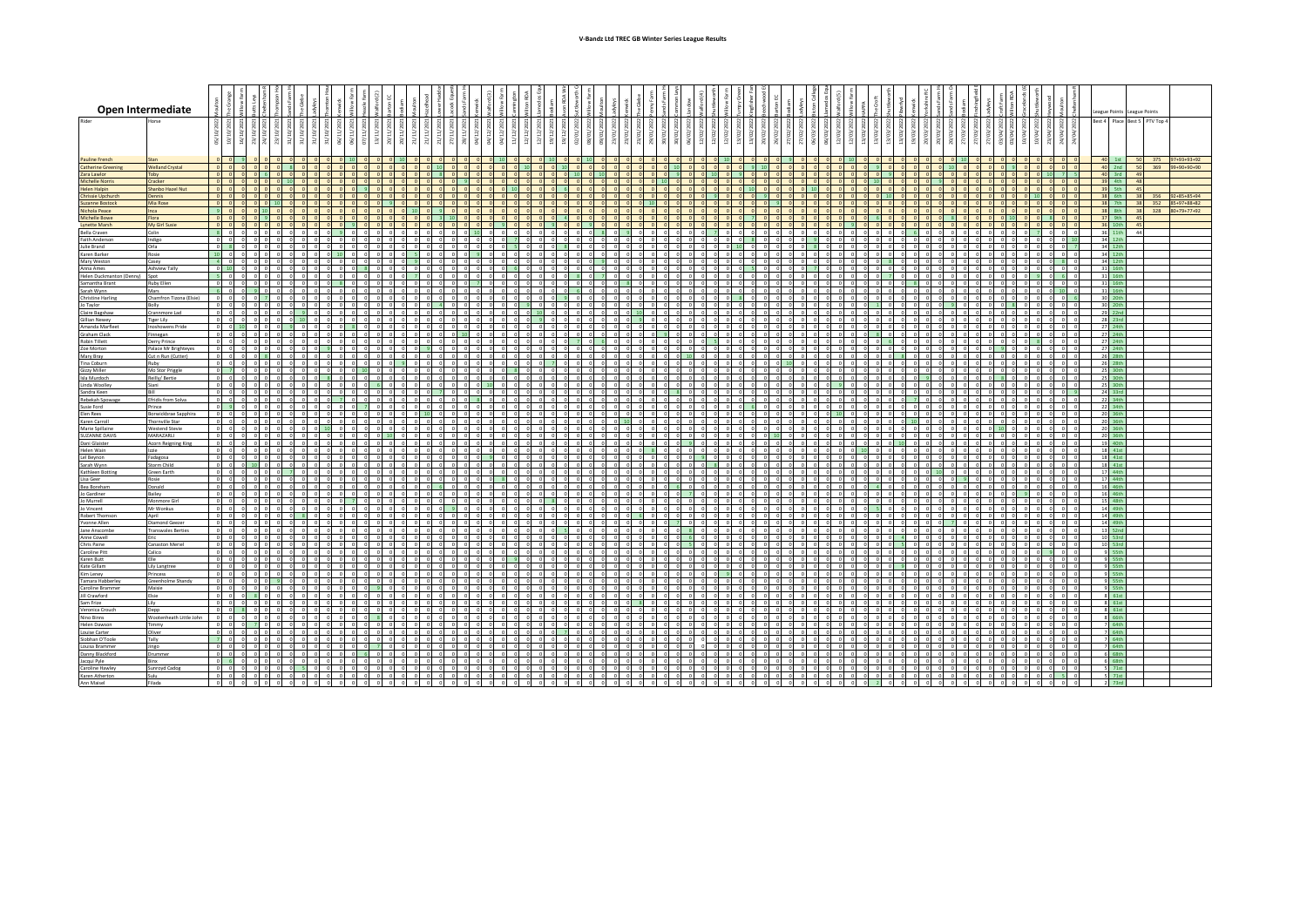|                                                   | Intermediate                            |                                         |                                  |                |                                  |                      |                                |                               |                    |                      |                              |                     |                |                                            |              |                        |                          |                                                  |                           |                              |                                   |                      |                                                              |                               |            |                                           |                        |                           |                    |                                       |                      |                       |                           |                                         |                                    |                              |                                            | eague Points |                        | League Points  |                  |                     |
|---------------------------------------------------|-----------------------------------------|-----------------------------------------|----------------------------------|----------------|----------------------------------|----------------------|--------------------------------|-------------------------------|--------------------|----------------------|------------------------------|---------------------|----------------|--------------------------------------------|--------------|------------------------|--------------------------|--------------------------------------------------|---------------------------|------------------------------|-----------------------------------|----------------------|--------------------------------------------------------------|-------------------------------|------------|-------------------------------------------|------------------------|---------------------------|--------------------|---------------------------------------|----------------------|-----------------------|---------------------------|-----------------------------------------|------------------------------------|------------------------------|--------------------------------------------|--------------|------------------------|----------------|------------------|---------------------|
| Name                                              | Horse                                   |                                         |                                  |                |                                  |                      |                                |                               |                    |                      |                              |                     |                |                                            |              |                        |                          |                                                  |                           |                              |                                   |                      |                                                              |                               |            |                                           |                        |                           |                    |                                       |                      |                       |                           |                                         |                                    |                              | 022                                        | Rest 4       | Place                  |                | Best 5 PTV Top 4 |                     |
|                                                   |                                         | দ্ৰা হ্ৰা                               | ₫।                               |                |                                  |                      |                                | 06/11,                        |                    | ₫                    |                              |                     | 28/11/2021     | ਕੇ                                         | ×            |                        |                          | ଛ                                                |                           |                              |                                   |                      |                                                              |                               |            |                                           |                        |                           |                    | /03/2022<br>ത്                        | 19/03/2022           | g                     | ෂ                         | ई<br>m                                  | ⊴                                  | 23/04/2022                   | 24/04/                                     |              |                        |                |                  |                     |
| Kathryn Ovender                                   | Whiz n Quik                             | $\overline{0}$                          | $\Omega$                         |                | $0$ $0$                          | $\Omega$             | $\Omega$                       | -6                            | 0 <sub>0</sub>     |                      | $0$ 10                       | $ 0 $ $ 0 $         | $\Omega$       |                                            | $0$ 10       | $\Omega$<br>$\sqrt{2}$ | $\Omega$                 |                                                  |                           | $0$ $0$                      |                                   |                      |                                                              | $0 - 10$<br>$\Omega$          | $\Omega$   | $\Omega$<br>$0$ 10                        | n.                     | 0 <sub>0</sub>            |                    |                                       | $\Omega$<br>$\Omega$ | $0 \mid 10$           | $\Omega$                  | $ 0 $ $ 0 $                             |                                    | 0 <sub>0</sub>               |                                            |              | 40 1st                 | 50             |                  |                     |
| <b>Cilla Claxton</b>                              | <b>Bajhita</b>                          |                                         | $0$ 0 10                         |                |                                  |                      |                                |                               |                    |                      |                              |                     |                |                                            |              |                        |                          |                                                  |                           |                              |                                   |                      |                                                              |                               |            |                                           |                        |                           |                    |                                       |                      |                       |                           |                                         |                                    |                              |                                            |              | $39$ 2nd               | 48             |                  |                     |
| <b>Julie Brand</b><br><b>Louise Carter</b>        | Orla<br>Oliver                          | $\overline{0}$                          | $0$ 10                           |                | 0 <sup>1</sup><br>$101$ 0        | $\Omega$             |                                |                               |                    |                      |                              |                     |                |                                            |              |                        |                          |                                                  |                           |                              |                                   |                      |                                                              |                               |            | $\overline{\mathbf{0}}$<br>$\Omega$       |                        | $\Omega$                  |                    |                                       |                      |                       |                           |                                         |                                    |                              |                                            | 38           | 39 3rd<br>4th          | 47<br>46       | 329              | $85 + 81 + 74 + 89$ |
| <b>Michelle Bowe</b>                              | Flora                                   | $\Omega$                                |                                  |                |                                  |                      |                                |                               |                    |                      |                              |                     |                |                                            |              |                        |                          |                                                  |                           |                              |                                   |                      |                                                              |                               |            |                                           |                        |                           |                    |                                       |                      |                       |                           |                                         |                                    |                              |                                            | 38           | 5th                    | 46             | 313              | 68+94+78+73         |
| <b>Faith Anderson</b><br>Helen Duckmanton (Denny) | Indigo<br>Spot                          |                                         | $0 \quad 6$<br>$ 0 $ $ 0 $       |                | $ 0 $ 0<br>$ 0 $ 0               | $ 0 $ $($            |                                |                               |                    |                      |                              |                     |                |                                            |              |                        |                          |                                                  |                           | $01$ 0                       | 0                                 |                      |                                                              |                               |            | $\overline{0}$                            |                        | $ 0 $ 0                   |                    |                                       |                      |                       |                           |                                         |                                    |                              |                                            | 38<br>37     | 6th<br>7th             | 44<br>44       |                  |                     |
| <b>Jan Barlow</b>                                 | Knocknagree Topcat                      | 0                                       |                                  |                | 0 0                              | $\mathbf{R}$         |                                |                               |                    |                      |                              |                     |                |                                            |              |                        |                          |                                                  |                           |                              |                                   |                      |                                                              |                               |            |                                           |                        |                           |                    |                                       |                      |                       |                           |                                         |                                    |                              | $\sqrt{2}$                                 | 37           | 8th                    | 43             |                  |                     |
| Jo Murrell                                        | <b>Monmore Girl</b>                     | 0                                       | $\Omega$                         |                | 0 0                              | $\Omega$             |                                |                               |                    |                      |                              |                     |                |                                            |              |                        |                          |                                                  |                           |                              |                                   |                      |                                                              |                               |            |                                           |                        |                           |                    |                                       |                      |                       |                           |                                         |                                    |                              | $\overline{0}$                             | 36           | 9th                    | $\overline{a}$ |                  |                     |
| <b>Mary Weston</b><br><b>Robin Tillett</b>        | <b>Cape Clear Casey</b><br>Derry Prince | $\Omega$<br>$\circ$                     |                                  |                |                                  |                      |                                |                               |                    |                      |                              |                     |                |                                            |              |                        |                          |                                                  |                           |                              |                                   |                      |                                                              |                               |            |                                           |                        |                           |                    |                                       |                      |                       |                           |                                         |                                    |                              |                                            | 35           | 35 10th<br>11th        | 42             |                  |                     |
| Samantha Brant                                    | Ruby Ellen                              | $\Omega$                                |                                  |                |                                  |                      |                                |                               |                    |                      |                              |                     |                |                                            |              |                        |                          |                                                  |                           |                              |                                   |                      |                                                              |                               |            |                                           |                        |                           |                    |                                       |                      |                       |                           |                                         |                                    |                              |                                            | 32           | 12th                   |                |                  |                     |
| Karen Carroll                                     | Thornville Star                         | $\circ$<br>$\mathsf{d}$                 | $\circ$                          |                | $0$ 0                            |                      |                                |                               |                    |                      |                              |                     |                |                                            |              |                        |                          |                                                  |                           |                              |                                   |                      |                                                              |                               |            |                                           |                        | $\circ$                   |                    |                                       |                      |                       | n I                       |                                         |                                    | $0$ 0                        | $\Omega$                                   |              | 29 13th                |                |                  |                     |
| Isla Murdoch<br>Kim Leney                         | Reilly/Bertie<br>Princess               | $\circ$                                 | $0$ 0<br>$\sqrt{2}$<br>$\Omega$  |                | 0 <sub>0</sub><br>0 <sub>0</sub> | $\Omega$             | $0$   10                       | $\Omega$                      |                    |                      |                              | $0 \cup 0$          |                | $0 \quad 0$                                | 0 0          |                        | ol ol                    | $\overline{0}$<br>$\overline{0}$                 |                           | 010                          | $\circ$<br>$\Omega$               |                      | $0$ 0                                                        | $\circ$                       | $\Omega$   | $\circ$<br>- 0 I                          |                        | 0 <sub>0</sub><br>0 0     |                    |                                       |                      | 0 <sub>0</sub>        |                           | - 81                                    | ിറ<br>- 01                         | $0$ 0<br>$0\quad 0$          | $\circ$<br>$\overline{\phantom{0}}$        |              | 28 14th<br>28 14th     |                |                  |                     |
| Anna Ames                                         | <b>Ashview Tally</b>                    | $\overline{0}$                          |                                  |                | 0 <sub>0</sub>                   | $\Omega$             | - 01                           |                               |                    |                      |                              |                     |                |                                            |              |                        | $\Omega$                 | $\circ$<br>$\overline{0}$                        |                           | $\circ$                      | $\circ$                           | $\overline{0}$       |                                                              |                               |            | - 0 I                                     |                        | $0 \cup 0$                |                    |                                       |                      | $\Omega$              |                           |                                         | . O I                              | $0\quad 0$                   | $\Omega$                                   |              | 27 16th                |                |                  |                     |
| Elen Rees<br><b>Lynsey Ellis</b>                  | Borwickbrae Sapphira<br>Scrumpy         | $^{\circ}$<br>$\circ$                   | ΩL                               |                | 0 <sup>1</sup><br>$0$ 0          | $\circ$              | $\circ$                        | $\Omega$                      |                    |                      |                              |                     |                |                                            |              |                        | $0$ 10                   | $\circ$                                          |                           | $\circ$                      | $\circ$                           |                      |                                                              | $\overline{0}$                | $\circ$    | $\circ$<br>$\Omega$                       | $\Omega$               | 0110<br>$0$ 0             |                    |                                       | $\Omega$             | 0 0                   | $\circ$                   | $\circ$<br>$\overline{\phantom{0}}$     | $\circ$                            | $0$ 0                        |                                            |              | 26 17th<br>26 17th     |                |                  |                     |
| Mary Bray                                         | Cut n Run (Cutter)                      |                                         | $0$ 0                            | ol o           | $8$ 0                            | $\overline{0}$       |                                |                               |                    |                      |                              |                     |                |                                            |              |                        |                          |                                                  |                           |                              | $\circ$                           | $\circ$              | $0 \quad 8$                                                  |                               |            | $\circ$                                   | $\Omega$               | $01$ 0                    |                    |                                       |                      | $\circ$               | $\Omega$                  | $\overline{\mathbf{0}}$<br>$\circ$      | $\circ$                            | $0$ 0<br>$0$ 0               | $\Omega$                                   |              | 26 17th                |                |                  |                     |
| Rebekah Spowag                                    | Efridís from Solva                      | $\circ$                                 |                                  |                | $0$ 0                            | $\circ$              |                                |                               |                    |                      |                              |                     |                |                                            |              |                        |                          |                                                  |                           |                              |                                   |                      |                                                              |                               |            |                                           |                        |                           |                    |                                       |                      |                       |                           | $\circ$                                 | $\circ$                            | $0$ 0                        |                                            | 26           | 17th                   |                |                  |                     |
| Zoe Morton<br>Sandra Keen                         | Palace Mr Brighteyes<br>Rill            | $\sim$<br>$\circ$<br>$\Omega$<br>$\sim$ | $\circ$<br>$\Omega$              |                | $0$ 0<br>$0$ $0$                 | $\circ$<br>$\Omega$  |                                | $\Omega$                      |                    |                      |                              |                     |                |                                            |              |                        | $\overline{0}$           |                                                  |                           | $\circ$<br>$\Omega$          | $\circ$<br>$\Omega$               | $\circ$              | $\overline{0}$                                               |                               | $^{\circ}$ | $\circ$                                   | $\Omega$               | $\circ$                   |                    |                                       |                      | $\circ$<br>$^{\circ}$ | $\circ$<br>$\Omega$       | 0 9<br>$0$ $0$                          | $\circ$<br>$\Omega$                | $0$ 0<br>$0$ 0               | $\Omega$                                   |              | 26 17th<br>$24$ 22nd   |                |                  |                     |
| Graham Clack                                      | Finnegan                                | $\circ$                                 |                                  |                | 0 0                              |                      |                                |                               |                    |                      |                              |                     |                |                                            |              |                        |                          |                                                  |                           |                              |                                   |                      |                                                              |                               |            |                                           |                        |                           |                    |                                       |                      |                       |                           | $\Omega$<br>$\Omega$                    |                                    | 0                            |                                            |              | 22 23rd                |                |                  |                     |
| <b>Linda Woolley</b>                              | Siani                                   | $\overline{\phantom{0}}$<br>$\sim$      |                                  |                | $0$ 0                            | $\circ$<br>$\Omega$  |                                |                               |                    |                      |                              |                     |                |                                            |              |                        |                          |                                                  |                           |                              |                                   |                      |                                                              |                               |            |                                           |                        |                           |                    |                                       |                      |                       |                           | $\overline{0}$<br>$\Omega$              |                                    | $0$ 0                        |                                            |              | 22 23rd                |                |                  |                     |
| Susan Ford<br>Willa Muir                          | Prince<br>Gypsy Rose                    | οI                                      | $0$ 8<br>$\Omega$                |                | $0$ 0<br>$0$ 0                   | 0 <sup>1</sup>       | $\overline{0}$                 |                               |                    |                      | $\circ$                      |                     |                |                                            |              |                        | - ol                     | $\circ$<br>$\circ$                               |                           | $0$ 0                        | n In                              | $\circ$              | $\overline{0}$<br>$\Omega$                                   | $\Omega$<br>$\circ$           | $\Omega$   | $\circ$                                   |                        | 0 0                       |                    | $\sqrt{2}$                            |                      | 0 0                   | $\Omega$                  | $^{\circ}$                              | $\overline{0}$                     | $0$ 0<br>$0$ 0               | $\Omega$                                   |              | 22 23rd<br>22 23rd     |                |                  |                     |
| Anne Warner                                       | Sunny                                   | $\circ$                                 | . O I                            |                | $0$ 0                            | $\Omega$             | $\circ$                        |                               |                    |                      |                              |                     |                |                                            |              |                        | ി                        | $\Omega$                                         |                           | 010                          | ol o                              |                      | $0\sqrt{0}$<br>$\Omega$                                      | $\circ$                       |            | - 0 I                                     |                        | 0 0                       |                    |                                       |                      |                       |                           | $\Omega$                                | $\Omega$                           | $0$ 0                        | $\Omega$                                   |              | 21 27th                |                |                  |                     |
| <b>Bea Boreham</b>                                | Donald<br>Misty                         | . O I<br>$\Omega$                       |                                  |                | 0 <sub>0</sub><br>0 <sup>1</sup> | $\Omega$             | $\Omega$                       |                               |                    |                      | -01                          |                     |                |                                            |              |                        |                          | $\Omega$                                         |                           | $\Omega$                     | $\Omega$                          |                      |                                                              | - 01                          | ി          | - 0 I                                     | $\Omega$               | n In                      |                    |                                       |                      |                       |                           |                                         | $\Omega$                           | $\circ$<br>$\circ$           |                                            |              | 19 28th<br>19 28th     |                |                  |                     |
| Georgia Smith<br>Gizzy Miller                     | Mo Stor Priggle                         |                                         |                                  |                | $0$ 0                            | 0 <sup>1</sup>       |                                |                               |                    |                      |                              |                     |                |                                            |              |                        |                          |                                                  |                           |                              | ol o                              |                      |                                                              |                               |            | $\Omega$                                  |                        | 0 <sub>0</sub>            |                    |                                       |                      |                       |                           |                                         | ിറ                                 | $0$ 0                        |                                            |              | 19 28th                |                |                  |                     |
| Jane Anscombe                                     | <b>Transwales Berties</b>               | $\circ$<br>-n l                         | $\Omega$<br>$\Omega$             |                | $0$ 0                            | $\Omega$             |                                |                               |                    |                      |                              |                     |                |                                            |              |                        |                          |                                                  |                           |                              |                                   |                      |                                                              |                               |            |                                           |                        |                           |                    |                                       |                      |                       |                           | $\Omega$                                | $\Omega$                           | $0$ 0                        | $\circ$                                    |              | 19 28th                |                |                  |                     |
| Jo Gardiner<br><b>Helen Brophy</b>                | Bailey<br>Emma                          | $\circ$<br>ി<br>$\circ$                 | $\circ$                          |                | $0$ 0                            | $\circ$              |                                |                               |                    |                      |                              |                     |                |                                            |              |                        | $^{\circ}$               |                                                  |                           | $^{\circ}$                   | $\circ$                           | $\circ$              | $^{\circ}$                                                   |                               |            |                                           | $\Omega$               |                           |                    |                                       |                      |                       |                           |                                         |                                    | $0$ 0                        | $\Omega$                                   |              | $18 - 32nd$<br>17 33rd |                |                  |                     |
| Stella Bellam                                     | Rambler                                 | $\Omega$                                |                                  |                |                                  |                      |                                |                               |                    |                      |                              |                     |                |                                            |              |                        |                          |                                                  |                           |                              |                                   |                      |                                                              |                               |            |                                           |                        |                           |                    |                                       |                      |                       |                           |                                         |                                    |                              |                                            |              | 17 33rd                |                |                  |                     |
| Val Barker<br>Helen Hurford-Dawson                | Moby<br><b>Tiny Tim</b>                 | $0 - 10$<br>$\circ$                     |                                  | $\circ$        |                                  |                      |                                |                               |                    |                      |                              |                     |                |                                            |              |                        |                          |                                                  |                           |                              |                                   |                      |                                                              |                               |            |                                           |                        |                           |                    |                                       |                      |                       |                           |                                         |                                    |                              | $\Omega$                                   |              | 17 33rd<br>16 36th     |                |                  |                     |
| Sarah Wynn                                        | Mars                                    | $\circ$                                 |                                  |                |                                  |                      |                                |                               |                    |                      |                              |                     |                |                                            |              |                        |                          |                                                  |                           |                              |                                   |                      |                                                              |                               |            |                                           |                        |                           |                    |                                       |                      |                       |                           |                                         |                                    |                              |                                            |              | 16 36th                |                |                  |                     |
| Caroline Pitt                                     | Calico                                  | $\circ$<br>n                            | $^{\circ}$<br>$\Omega$           |                | $0$ 0                            | $\circ$              | $\overline{0}$                 | $\circ$                       |                    |                      | $\circ$                      |                     | $\circ$        | $\overline{\mathbf{0}}$                    | $\Omega$     |                        | $\circ$<br>$\Omega$      | $\circ$<br>$\circ$                               |                           | $0$ 0                        | 0                                 | $\circ$              |                                                              | $\circ$                       |            | $\circ$                                   | ΩL                     | $0$ 0                     |                    |                                       |                      | $\circ$               | $\Omega$                  | $^{\circ}$                              | $\overline{0}$                     | 10 <sup>1</sup>              |                                            |              | 15 38th                |                |                  |                     |
| Lisa Geer<br>Chris Paine                          | Rosie<br><b>Canaston Meriel</b>         | $\circ$<br>$\sim$<br>$\circ$            | $\Omega$<br>$\Omega$<br>$\Omega$ |                | 0 <sub>0</sub><br>0 <sub>0</sub> | $\Omega$<br>$\Omega$ | $\Omega$<br>$\Omega$           |                               |                    |                      | $\Omega$                     | 0 <sub>0</sub>      |                |                                            |              |                        | $\Omega$<br>$\sim$       | $\Omega$<br>$\circ$<br>$\overline{0}$            |                           | 0 <sub>0</sub><br>$\circ$    | $\circ$<br>$\circ$                |                      | 0 <sub>0</sub><br>$\sqrt{ }$                                 | $\Omega$<br>- 01              | ി          | - o l<br>$\circ$                          | n l<br>$\Omega$        | ol o<br>$0 \cup 0$        |                    | $\Omega$                              |                      | $\Omega$              | $\sim$<br>$\Omega$        | $\Omega$<br>$\Omega$<br>$\Omega$<br>-01 | $\Omega$<br>. O I                  | 0 <sub>0</sub><br>$0\quad 0$ | $\overline{0}$<br>$\Omega$                 |              | 15 38th<br>14 40th     |                |                  |                     |
| Anne Warner                                       | Mimi                                    | $\circ$                                 |                                  |                | 0 <sub>0</sub>                   | $\circ$              | $\overline{0}$<br>$\circ$      |                               |                    | - 01                 | $\circ$                      |                     | $\overline{0}$ | $\overline{\mathbf{0}}$                    |              |                        | $\overline{0}$           | $\overline{0}$<br>$\overline{0}$                 |                           | $0 \vert 0$                  | οI                                | $\mathbf{0}$         |                                                              | - 0.1                         |            | $\circ$<br>$\Omega$                       | $\Omega$               | 0 0                       |                    |                                       | $\circ$              | $0 \cup 0$            | $\circ$                   | $\circ$<br>$\overline{\phantom{0}}$     | $\circ$                            | $0\quad 0$                   |                                            |              | 13 41st                |                |                  |                     |
| Jaz Khan                                          | Dudley<br>Eric                          | $\Omega$<br>$\circ$<br>n                | $\Omega$<br>$\Omega$             | 0 <sub>0</sub> | $0$ 0<br>$0$ 0                   | $\circ$<br>$\circ$   |                                |                               |                    |                      |                              |                     |                |                                            |              |                        |                          |                                                  |                           |                              | $\Omega$<br>$\sqrt{2}$<br>$\circ$ | $\overline{0}$       |                                                              |                               |            | $\circ$<br>$\circ$                        |                        | $0$ 0                     |                    |                                       |                      |                       | $\Omega$                  | ol ol<br>$\circ$<br>$\Omega$            | $\circ$<br>$\overline{\mathbf{0}}$ | $0$ 0<br>$0$ 0               | $\Omega$                                   |              | 12 42nd<br>11 43rd     |                |                  |                     |
| Anne Cowell<br>Lesley Lewis                       | Ffynnoncadno Sofi                       | $\circ$                                 |                                  |                | $0$ 0                            | $\Omega$             |                                |                               |                    |                      |                              |                     |                |                                            |              |                        |                          |                                                  |                           |                              |                                   |                      |                                                              |                               |            |                                           |                        |                           |                    |                                       |                      |                       |                           | $\circ$                                 | $\Omega$                           | $\overline{\mathbf{0}}$      |                                            |              | $11$ 43rd              |                |                  |                     |
| Mary Lazarus                                      | Monty                                   | $\circ$                                 | $\Omega$                         | n s            | $0$ 0                            | $0$ 0                | $\Omega$<br>$\Omega$           |                               |                    |                      | $\circ$                      |                     |                |                                            |              |                        | $\overline{\phantom{0}}$ |                                                  |                           | $\circ$                      | $\circ$                           | $\circ$              | $\circ$                                                      |                               | $\Omega$   | $\circ$                                   | $\Omega$               | $\circ$                   |                    |                                       |                      |                       | $\Omega$                  | $\circ$<br>$\Omega$                     | $ 0 $ 3                            | $0$ 0                        | $\Omega$                                   |              | $11$ 43rd              |                |                  |                     |
| Dave Rogerson<br><b>Helen Wain</b>                | Monty<br>Izzie                          | $\Omega$<br>$\circ$<br>$\Omega$         |                                  | 0 <sup>1</sup> | 0 0                              | $\Omega$             |                                |                               |                    |                      |                              |                     |                |                                            |              |                        |                          |                                                  |                           |                              |                                   |                      |                                                              |                               |            |                                           |                        |                           |                    |                                       |                      |                       |                           |                                         | $\overline{0}$                     | $0$ 0<br>$\Omega$            | $\overline{0}$                             |              | 10 46th<br>10 46th     |                |                  |                     |
| <b>Jill Crawford</b>                              | Elsie                                   | $\circ$                                 | $\circ$                          |                |                                  | $\Omega$             |                                |                               |                    |                      |                              |                     |                |                                            |              |                        |                          |                                                  |                           |                              |                                   |                      |                                                              |                               |            |                                           |                        |                           |                    |                                       |                      |                       |                           |                                         |                                    | $0$ 0                        | $\Omega$                                   |              | 10 46th                |                |                  |                     |
| Jo Huckle-Jones                                   | Milo                                    | $\circ$<br>n.                           |                                  |                | $0$ 0                            | $\Omega$             |                                |                               |                    |                      |                              |                     |                |                                            | $\sim$       | $\sqrt{2}$             |                          |                                                  |                           | $\sim$                       |                                   |                      |                                                              |                               |            |                                           |                        |                           | $\sqrt{2}$         |                                       |                      |                       |                           |                                         |                                    | $0$ 0                        |                                            |              | 10 46th                |                |                  |                     |
| Nino Binns<br>Val Worthington                     | Wootenheath Little John<br>Puzzle       | $\circ$<br>$\Omega$                     | $^{\circ}$<br>$\Omega$<br>$0$ 0  | $\sim$<br>ിറ   | $0$ 0<br>$0 \t 0 \t 10$          | 0 <sub>0</sub>       | $\overline{0}$<br>$00$ $01$    | $0$ 0<br>$\Omega$<br>$\Omega$ | $0$ 10<br>$\Omega$ | $\Omega$<br>$\Omega$ |                              | 000<br>0 0          | $\circ$        | $\overline{\mathbf{0}}$                    | 0 O          | $\circ$                | $\circ$<br>n I<br>ol ol  | $\circ$<br>$\overline{0}$<br>$\overline{0}$<br>ി | - 01                      | $0$ 0<br>$0$ 0               | 0 <sub>0</sub><br>0 <sub>0</sub>  | $0$ 0<br>$ 0 $ $ 0 $ | $\overline{\phantom{0}}$<br>$\Omega$<br>ിറി                  | ol ol<br>0 0 0                | $\circ$    | $0\quad 0$<br>0 0                         | 0 <sub>0</sub><br>n In | 0 0<br>$ 0 $ $ 0 $        | $\sqrt{2}$         | 0 <sub>0</sub><br>$0$ 0<br>ol ol      | $\Omega$             | $0$ 0<br>0 0          | $\Omega$<br>$\Omega$      | $\Omega$<br>$\overline{0}$<br>ി         | $\overline{0}$<br>$\Omega$         | $0$ 0<br>$ 0 $ 0             | $\overline{0}$<br>$\overline{\phantom{0}}$ |              | 10 46th<br>10 46th     |                |                  |                     |
| Cathy Johnson                                     | Leith Limerick                          | $\circ$                                 |                                  |                | 0 <sup>1</sup>                   |                      |                                |                               |                    |                      |                              |                     |                |                                            |              |                        |                          |                                                  |                           |                              |                                   |                      |                                                              |                               |            |                                           |                        |                           |                    |                                       |                      |                       |                           |                                         |                                    | $\circ$                      |                                            |              | $9$ 52nd               |                |                  |                     |
| Fran Mason<br>June Timperley                      | Tumbleweed                              | $\circ$                                 | $0$ 0                            |                | $0$ 0<br>$0$ 0                   | 0 0<br>$0$ 0         | $\overline{0}$                 |                               |                    |                      |                              |                     |                |                                            |              |                        |                          | $\circ$                                          |                           | $\circ$                      | $\circ$<br>$\Omega$               | $\circ$              |                                                              | $\circ$                       | $\Omega$   | $\circ$<br>$\circ$                        |                        | 0 <sub>0</sub><br>$\circ$ |                    |                                       |                      | 0 0                   | $\circ$                   |                                         | $\circ$<br>0 O                     | $\circ$<br>$0$ 0             | $\overline{0}$                             | 9            | 52nd<br>9 52nd         |                |                  |                     |
| Maria Standen                                     | Key Largo<br>Angelina                   | $\circ$                                 |                                  |                | $0$ 0                            | $\circ$              | $\Omega$                       |                               |                    |                      |                              |                     |                |                                            |              |                        |                          |                                                  |                           | $\Omega$                     | $\sim$<br>$\circ$                 | $\circ$              |                                                              |                               |            | $\circ$                                   |                        | $\circ$                   |                    |                                       |                      |                       | $\circ$                   | $\Omega$                                | $\circ$                            | $0$ 0                        | $\circ$                                    |              | $9$ 52nd               |                |                  |                     |
| Siobhan O'Toole                                   | Tally                                   | $\circ$                                 |                                  |                | $0$ 0                            | $\Omega$             |                                |                               |                    |                      |                              |                     |                |                                            |              |                        |                          |                                                  |                           |                              |                                   |                      |                                                              |                               |            |                                           |                        |                           |                    |                                       |                      |                       |                           |                                         |                                    | $\circ$                      | $\Omega$                                   | 9            | 52nd                   |                |                  |                     |
| <b>Tamara Habberley</b><br>Sam Frize              | Greenholme Shandy<br>lilv               | $\circ$<br>$\circ$                      |                                  | $\Omega$       |                                  |                      |                                |                               |                    |                      |                              |                     |                |                                            |              |                        |                          |                                                  |                           |                              |                                   |                      |                                                              |                               |            |                                           |                        |                           |                    |                                       |                      |                       |                           |                                         |                                    |                              | $\Omega$<br>$\overline{0}$                 |              | $9 - 52nd$<br>8 58th   |                |                  |                     |
| Jan Tucker                                        | Kildare Estrella                        | $\Omega$                                |                                  |                |                                  |                      |                                |                               |                    |                      |                              |                     |                |                                            |              |                        |                          |                                                  |                           |                              |                                   |                      |                                                              |                               |            |                                           |                        |                           |                    |                                       |                      |                       |                           |                                         |                                    |                              |                                            |              | 7 59th                 |                |                  |                     |
| Jo Taylor                                         | Charlie Chaplin                         | $\circ$                                 | $\circ$                          |                |                                  |                      |                                |                               |                    |                      |                              |                     |                |                                            |              |                        |                          |                                                  |                           |                              |                                   |                      |                                                              |                               |            |                                           |                        |                           |                    |                                       |                      |                       |                           |                                         |                                    |                              |                                            |              | 7 59th                 |                |                  |                     |
| Joanna Messenger<br>Kathy Whitehead               | Stella<br><b>Bybeck Rooney</b>          | $\Omega$<br>n l<br>οI                   | $^{\circ}$                       |                | $0 \quad 0$                      | $\circ$              | $\overline{0}$                 |                               |                    |                      |                              | 0 0                 | $\circ$        | $\overline{0}$<br>$\overline{\phantom{0}}$ | $\Omega$     | $\circ$<br>$\Omega$    | $\circ$<br>- ol          | $\circ$<br>$\circ$                               |                           | $0$ 0                        | 0 <sub>0</sub>                    | $\circ$              |                                                              | $\overline{0}$                | $^{\circ}$ | $\circ$                                   | 0 <sup>1</sup>         | $0$ 0                     | $\sqrt{2}$         |                                       |                      | 0 <sub>0</sub>        | $\Omega$                  | $^{\circ}$                              |                                    |                              | $\overline{0}$                             |              | 7 59th<br>7 59th       |                |                  |                     |
| Ann Maisel                                        | Filada                                  | $0\quad 0\quad 0$                       |                                  | $0$ 0          | $0 \quad 0$                      | 000                  |                                | alalalalalalal                |                    |                      |                              | $0$ 0               | $\Omega$       | $0$ 0 0 0                                  |              | $0$ 0                  |                          | 0 0 0 0 0 0 0                                    |                           | $0$ 0                        | $0$ 0                             |                      | $\begin{array}{ccc c} 0 & 0 & 0 & 0 \end{array}$             |                               |            | 0 0 0 0 0 0 0                             | 000                    |                           |                    |                                       |                      |                       |                           |                                         |                                    | $0$ 0                        | $\overline{\phantom{0}}$                   |              | 6 63rd                 |                |                  |                     |
| Anna Armstron<br>Jacqui Pyle                      | Lola<br>Binx                            | $\circ$                                 | $\Omega$<br>$0 \vert 2$          | $0$ 0          | $0$ 0<br>$0$ 0                   | $0$ 0<br>$0$ 0       | $0 \quad 0 \quad 0$<br>$0$ 0 0 | $\circ$                       | ol ol<br>$0$ 0 0   |                      | ol o<br>$0 \quad 0$          | $0 \cup 0$<br>$0$ 0 | $\circ$        | $ 0 $ 0<br>$0 \quad 0$                     | 0 0<br>$0$ 0 | 010<br> 0              | $0$ 0<br>$0$ 0           | $\circ$<br>$\circ$<br>$\circ$<br>$\circ$         | $\circ$<br>$\overline{0}$ | $0$ 0<br>$0$ 0<br>$^{\circ}$ | $0$ 0<br>$0$ 0                    |                      | $0$ 0<br>$\overline{\phantom{0}}$<br>$0$ 0<br>$\overline{0}$ | $\circ$<br>$\circ$<br>$\circ$ | $0$ 0      | $\overline{0}$<br>$\Omega$<br>0 0 0 0 0 0 | $0$ 0                  | $0$ 0<br>$0$ 0            | $\circ$<br>$\circ$ | $0 \cup 0$<br>010<br>$0$ 0<br>$ 0 $ 0 | $\circ$<br>$\circ$   | $0$ 0<br>$0$ 0        | $\circ$<br>$\overline{0}$ | $0$ 0<br>$0$ 0                          | $0$ 0<br>$0$ 0                     | $0$ 0                        | $\overline{\phantom{0}}$<br>$\overline{0}$ |              | $6$ 63rd<br>2 65th     |                |                  |                     |
| Sarah Hemmings                                    | Honey                                   | $0\quad 0\quad 0$                       |                                  | $0\quad 0$     | $0$ 0                            | $0$ 0                | $0$ $0$ $0$                    |                               |                    |                      | alalalala <mark>zla</mark> l |                     |                | $0$ 0 0 0                                  |              | $\Omega$               | ol ol                    | $\Omega$                                         |                           |                              |                                   |                      |                                                              | $\Omega$                      |            | $0$ 0 0 0                                 | 0 <sup>1</sup>         | $0$ 0                     |                    | ol ol<br>ol ol                        |                      |                       | 0 0 0 0 0 0 0             |                                         |                                    | $0$ 0<br>$0$ 0               | $\circ$                                    |              | 2 65th                 |                |                  |                     |
|                                                   |                                         |                                         |                                  |                |                                  |                      |                                |                               |                    |                      |                              |                     |                |                                            |              |                        |                          |                                                  |                           |                              |                                   |                      |                                                              |                               |            |                                           |                        |                           |                    |                                       |                      |                       |                           |                                         |                                    |                              |                                            |              |                        |                |                  |                     |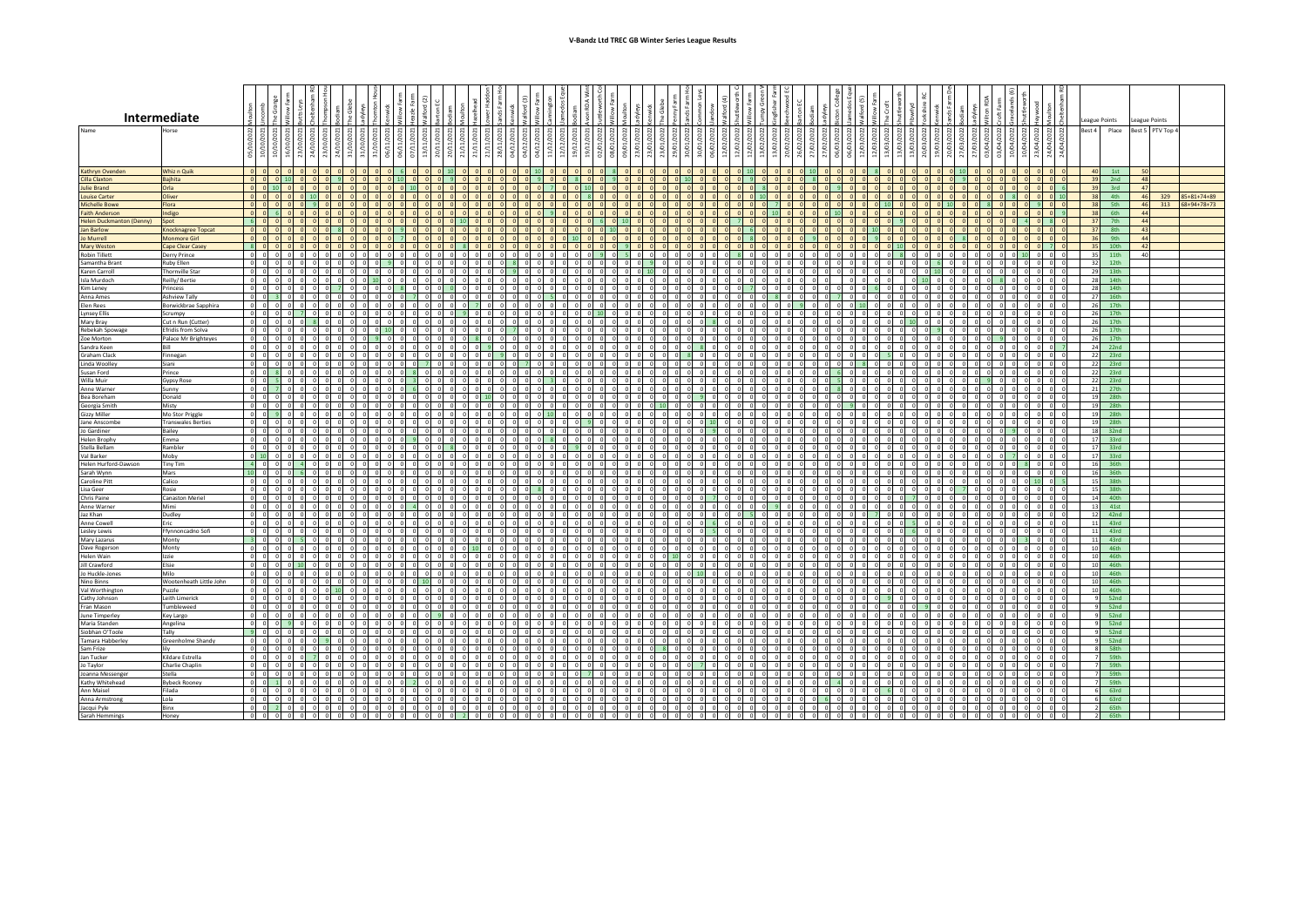## **V-Bandz Ltd TREC GB Winter Series League Results**

|                                               | <b>Novice Horse</b>               |                                                                    |  |                       |             |         |  |                                         |          |                     |            |                                                             |                                                         |                |         |                 |             |                      |                                            |        |                      |         |         |                                                                 |                          |                              |            |                                                                     |                |                                       | League Points   |                                 | League Points    |                                    |  |
|-----------------------------------------------|-----------------------------------|--------------------------------------------------------------------|--|-----------------------|-------------|---------|--|-----------------------------------------|----------|---------------------|------------|-------------------------------------------------------------|---------------------------------------------------------|----------------|---------|-----------------|-------------|----------------------|--------------------------------------------|--------|----------------------|---------|---------|-----------------------------------------------------------------|--------------------------|------------------------------|------------|---------------------------------------------------------------------|----------------|---------------------------------------|-----------------|---------------------------------|------------------|------------------------------------|--|
| Name                                          |                                   |                                                                    |  |                       |             |         |  |                                         |          |                     |            |                                                             |                                                         |                |         |                 |             |                      |                                            |        |                      |         |         |                                                                 |                          |                              |            |                                                                     |                |                                       | Best 4          | Place                           | Best 5 PTV top 4 |                                    |  |
|                                               |                                   |                                                                    |  |                       |             |         |  |                                         |          |                     |            |                                                             |                                                         |                |         |                 |             |                      |                                            |        |                      |         |         |                                                                 |                          |                              |            |                                                                     |                |                                       |                 |                                 |                  |                                    |  |
|                                               |                                   | $\frac{5}{10}$                                                     |  |                       |             |         |  |                                         |          |                     |            |                                                             |                                                         |                |         |                 |             |                      |                                            |        |                      |         |         |                                                                 |                          |                              |            |                                                                     |                |                                       |                 |                                 |                  |                                    |  |
|                                               |                                   |                                                                    |  |                       |             |         |  |                                         |          |                     |            |                                                             |                                                         |                |         |                 |             |                      |                                            |        |                      |         |         |                                                                 |                          |                              |            |                                                                     |                |                                       |                 |                                 |                  |                                    |  |
|                                               |                                   |                                                                    |  |                       |             |         |  |                                         |          |                     |            |                                                             |                                                         |                |         |                 |             |                      |                                            |        |                      |         |         |                                                                 |                          |                              |            |                                                                     |                |                                       |                 |                                 |                  |                                    |  |
| <b>Caroline Pitt</b><br><b>Cindy Moulds</b>   | Calico<br>Duke (Fluke)            | $0$ $0$ $0$<br>$0$ $0$ $0$                                         |  | $0 \t10$              |             |         |  |                                         |          |                     |            |                                                             |                                                         |                |         |                 |             |                      | $0 \quad 0 \quad 0$                        |        |                      |         |         |                                                                 |                          |                              |            |                                                                     |                | $0$ 10                                |                 | $40$ 1st<br>40 2nd 50           | 50               | 378 92+97+97+92<br>343 88+84+87+84 |  |
| Cilla Claxton                                 | Baihita                           | $0$ 0 0                                                            |  |                       |             |         |  | $0 \mid 10 \mid 0 \mid$                 |          |                     |            |                                                             |                                                         |                |         |                 |             |                      | $0$ 0                                      |        |                      |         |         | $0$ 0                                                           |                          |                              |            |                                                                     |                | $0$ 0                                 |                 | 40 3rd 49<br>40 4th 48          |                  |                                    |  |
| Louise Jarvis                                 | <b>Justin Golden Fleece</b>       | $0$ $0$ $0$                                                        |  | 0 0 1                 |             |         |  | 0 8 0 0                                 |          |                     |            |                                                             | 0 0 8 0 0 0 8 0 0 0 8 0 8 0 8 0 0 8 0 0 0 0 0 0 0 0 0 0 |                |         |                 |             |                      | $0 \quad 0 \quad 0$                        |        |                      |         |         | 0 0                                                             |                          | 0 0 0 0                      |            |                                                                     |                |                                       |                 |                                 |                  |                                    |  |
| <b>Suzie Clague</b><br><b>Helena Bottrill</b> | Pembroke Double Diamond<br>Sprout | $0$ $0$ $0$                                                        |  |                       |             |         |  | $00$ $00$<br>0 0 0 0                    |          | $0$ $0$ $0$ $0$ $0$ |            |                                                             |                                                         |                |         |                 |             |                      | $00$ $00$<br>0 0 0                         |        |                      |         |         | 0 <sub>0</sub><br>$0 \quad 0$                                   |                          | $00$ $00$<br>0 0 0 9         |            |                                                                     |                | $0$ 0                                 |                 | 40 5th<br>39 6th                | 40<br>48         |                                    |  |
| Maria Standen                                 | Angelina                          |                                                                    |  |                       |             |         |  | 0 0 0                                   |          |                     |            |                                                             |                                                         |                |         |                 |             |                      | $0$ $0$                                    |        |                      |         |         | $0 \quad 0$                                                     |                          |                              |            |                                                                     |                | $n$ $n$                               | 38              | 7 <sup>th</sup>                 | 45               |                                    |  |
| Laura McKay                                   | <b>Indigo Blue</b>                | ololololol                                                         |  |                       |             |         |  | 0 0 0 0                                 |          |                     |            |                                                             |                                                         |                |         |                 |             | $00$ $01$ $01$       | $0 \quad 10 \quad 0$                       |        |                      |         |         | 0 0                                                             |                          | $0$ $0$ $0$                  |            | $0 \t 0 \t 8$                                                       |                | $0$ $0$                               | 37              | 8th                             | 45               |                                    |  |
| <b>Lizzie Sales</b><br><b>Sue Squirrell</b>   | Apollo<br><b>Golderina Elle</b>   | 0 8 0<br>900                                                       |  | 0 <sub>0</sub><br>50  |             |         |  | $0$ $0$ $0$<br>0 0 9                    |          |                     |            |                                                             |                                                         |                |         |                 |             | 0.1000               | 0 0 0<br>$0$ 0 0                           |        |                      |         |         | 0 0<br>$0$ 0                                                    |                          | 0 0 0 0                      |            | $0q$ $0q$                                                           |                | 0 <sub>0</sub>                        |                 | 36 9th<br>35 10th               | 36<br>43         |                                    |  |
| Sam Prior                                     | <b>Bernice</b>                    | ol ol ol                                                           |  | ol ol                 |             |         |  | $00$ $01$                               |          | $0$ $0$ $0$ $0$     | $0\quad 4$ |                                                             |                                                         |                |         |                 |             |                      | $0 \quad 0$                                |        |                      |         |         | $0$ 0                                                           |                          | $0$ 0 0                      |            |                                                                     |                |                                       | 35              | 11th                            | 42               |                                    |  |
| <b>Hattie Abrett</b>                          | Pentrefelin Sanguinetti           | $0$ 0 4                                                            |  | 0 0                   |             |         |  | $0$ 0 0                                 |          | 0 0 0 0 0 0 10      |            | $0$ 0 0 0 0 0                                               |                                                         |                | 0 0 0 0 |                 | $0$ 0       |                      | $0 \quad 7 \quad 0$                        |        |                      |         |         | $0$ 0                                                           |                          | 0 0 0 0                      |            |                                                                     |                | $\circ$                               |                 | 34 12th                         |                  |                                    |  |
| Amelia Shire<br><b>Louise Carter</b>          | Kai- Iwi magic<br>Oliver          | 000<br>$0$ 0 0 0                                                   |  | $n - n$<br>$0$ 7      |             |         |  | $00$ $00$<br>ol ol ol                   |          | $0$ $0$ $0$ $0$     |            |                                                             |                                                         |                |         |                 |             |                      | $0 \quad 5 \quad 0$<br>$0 \t 10 \t 0 \t 0$ |        | $\sim$               |         |         | $0$ $0$<br>$0 \quad 0 \quad 0$                                  |                          | ol ol<br>a a a al            |            |                                                                     |                | $\sqrt{2}$                            |                 | 33 13th<br>33 13th              |                  |                                    |  |
| Kay Ford                                      | Orion                             | $0 \quad 0 \quad 0$                                                |  |                       |             |         |  |                                         |          |                     |            |                                                             | al al al al al 71 al al al al al al a                   |                |         |                 |             |                      | $0 \quad 0$                                |        |                      |         |         | $0$ 0                                                           | $0 \quad 5$              |                              |            |                                                                     |                | $\sqrt{2}$<br>$\overline{\mathbf{0}}$ | 31              | 15th                            |                  |                                    |  |
| <b>Judith Yarnold</b>                         | <b>Oulartleigh Socks</b>          | $0$ 0 0                                                            |  | $0$ 0                 |             |         |  |                                         |          |                     |            |                                                             |                                                         |                |         |                 |             |                      | $\begin{matrix} 0 & 0 & 0 \end{matrix}$    |        |                      |         |         | $0$ 0                                                           |                          | o ol o                       |            |                                                                     |                |                                       | 28              | 16th                            |                  |                                    |  |
| Alex Baldwin<br>Jan Tucker                    | Juno<br>Kildare Estrella          | 000<br>$0$ $0$ $0$                                                 |  | $ 0 $ $ 0 $<br>$01$ 9 |             |         |  | $00$ $00$                               |          | ololololol          |            |                                                             | a a a a a a a a a a a a a a                             |                |         |                 |             |                      | 700                                        |        | $\Omega$             |         |         | $0$ 0<br>$0$ $0$                                                |                          | $0$ $0$ $0$                  |            |                                                                     |                |                                       |                 | 27 17th<br>27 17th              |                  |                                    |  |
| Hannah Groombridge                            | Landenstown Lad                   | $0$ $0$ $2$                                                        |  | $0$ 0                 |             |         |  | $00$ $00$                               |          | ololololol          |            |                                                             | olololololololololololololo                             |                |         |                 |             |                      | $0$ $9$ $0$                                |        | $01$ 0               |         |         | 000                                                             | $0$ $0$ $0$              |                              |            |                                                                     |                | $ 0 $ $ 0 $                           | 26              | 19th                            |                  |                                    |  |
| Victoria Holden                               | Tuffy                             | $0$ $0$ $0$                                                        |  |                       |             |         |  |                                         |          |                     |            |                                                             |                                                         |                |         |                 |             |                      | $0$ 0                                      |        |                      |         |         | $0$ $0$                                                         |                          |                              |            |                                                                     |                |                                       | 26              | 19th                            |                  |                                    |  |
| Erin Baldwin<br>Willa Muir                    | Hopscotch<br>Gypsy Rose           | 00000<br>$0$ 0 6                                                   |  | $0$ 0                 |             |         |  | a a a a                                 |          |                     |            |                                                             |                                                         |                |         |                 |             |                      | 900                                        |        |                      |         |         | $0$ $0$<br>0 0                                                  |                          | $0$ $0$ $0$ $0$              |            |                                                                     | $0$ 0          |                                       | 25              | 21st<br>24 22nd                 |                  |                                    |  |
| Monica Russell                                | Midi                              | $0 \quad 0 \quad 0$                                                |  | $6$ 0                 |             |         |  | $0$ 0 0                                 |          |                     |            |                                                             |                                                         |                |         |                 |             |                      | $0$ $0$ $0$                                |        |                      |         |         | $ 0 $ 0                                                         |                          | $0$ $0$ $0$                  |            | $0$ 0                                                               |                | $0$ 0                                 | 23              | 23rd                            |                  |                                    |  |
| Lydia Thomas                                  | Just For Me                       | $0$ 1                                                              |  | $0$ 0                 |             |         |  | $\circ$                                 |          |                     |            |                                                             |                                                         |                |         |                 |             |                      | $0 \quad 8$                                |        |                      |         |         | $0$ 0                                                           |                          | $\circ$                      |            |                                                                     |                |                                       | 21              | 24th                            |                  |                                    |  |
| Sheila Docherty<br>Steph Cherringtor          | Lightning<br>Paris                | $\begin{array}{c c} 0 & 0 & 0 \end{array}$<br>$10 \quad 0 \quad 0$ |  | $0$ 0<br>$n - n$      |             |         |  | 0 0 0<br>$0 \times 10$                  |          | $0$ 0 0 0           |            |                                                             |                                                         |                |         |                 |             |                      | $0$ 0<br>$0$ $0$                           |        |                      |         |         | $0$ 0<br>$0$ 0                                                  |                          | $\overline{a}$               |            |                                                                     |                | $\overline{\phantom{0}}$              | 21              | 24th<br>20 26th                 |                  |                                    |  |
| <b>Helen Brophy</b>                           | Emma                              | $\begin{array}{ccccccccc}\n0 & 0 & 0 & 0\n\end{array}$             |  | $0$ 0 0               |             |         |  | 0 0 0                                   |          | ololololol          |            |                                                             |                                                         |                |         |                 |             |                      | $0$ $0$ $0$                                |        |                      |         |         | $0$ 0                                                           |                          | $0 \quad 0 \quad 0$          |            | $0$ 0 0 0 0                                                         |                |                                       |                 | 19 27th                         |                  |                                    |  |
| Lesley Lewis                                  | Ffynnoncadno Sofi                 | $0$ 0 0                                                            |  | $0$ 0                 |             |         |  | 0 0 0                                   |          |                     |            |                                                             |                                                         |                |         |                 |             |                      | $0$ 0                                      |        |                      |         |         | $0 \quad 9 \quad 0$                                             | $0$ 0 0                  |                              |            |                                                                     |                | $0$ 0                                 | 19              | 27th                            |                  |                                    |  |
| Anne Warner<br>Charlotte Flemin               | Sunny<br>Aztrantia                | $0$ 0 7<br>0 0 0                                                   |  | $0$ 0<br>$0 \quad 6$  |             |         |  | $0 \quad 0 \quad 0 \quad 0$<br>0 0 0 0  |          | ololololol          |            | olololololo                                                 |                                                         |                |         |                 |             | $0$ 0 0 0            | $0$ 0 0<br>$0$ $0$ $0$                     |        | $\Omega$             |         |         | $0$ 0<br>$0$ $0$ $0$                                            | $0 \mid 3 \mid 0 \mid 0$ | $0$ 0 0 0                    |            |                                                                     | $\overline{0}$ | $0$ 0<br>$0$ 0                        |                 | 17 29th<br>17 29th              |                  |                                    |  |
| <b>Helen Bates</b>                            | Gracie                            | $\begin{matrix} 0 & 0 & 0 & 0 \end{matrix}$                        |  | $0$ $0$               |             |         |  | $0 \quad 5 \quad 0 \quad 0$             |          |                     |            |                                                             |                                                         |                |         |                 |             |                      | $0$ $0$ $0$                                |        |                      |         |         | 000                                                             |                          | $0 \quad 6 \quad 0 \quad 0$  | $\circ$    | $0$ $0$                                                             |                | $0$ 0 0                               |                 | 17 29th                         |                  |                                    |  |
| Louise Broadway                               | <b>Lunar Eclipse</b>              | $0$ $0$ 5                                                          |  | $0 \quad 8$           |             |         |  | ololo                                   |          |                     |            |                                                             |                                                         |                |         | $0$ $0$ $0$ $0$ |             |                      | $0 \quad 3$                                |        |                      |         |         | $0$ 0                                                           |                          | $0$ 0                        |            | $\circ$                                                             | $\bf{0}$       | $\circ$<br>$\overline{\mathbf{0}}$    | 17              | 29th                            |                  |                                    |  |
| Vicki Waller<br>Dot Ralli                     | Man of Harlech<br>Rumour          | $0$ 0 0<br>0 0 0                                                   |  | $0$ 0<br>$ 0 $ $ 0 $  |             |         |  | $0 \quad 0 \quad 0$<br>$00$ $00$ $00$   |          |                     |            | 0 0 0 10 0 0 0 0 0 0 0 0 0 0 0<br>alalalalala alalalalala a |                                                         |                |         |                 |             | $0$ 0 0 0            | $0$ 0 0<br>$0$ $0$ $0$                     |        | $0$ 0                |         |         | $0$ 0<br>$0$ 0                                                  |                          | $0$ 0 0 0<br>$0$ $0$ $7$ $0$ |            | $\begin{array}{ccc c} 0 & 0 & 0 & 0 & 0 \end{array}$<br>$0$ $0$ $0$ |                | $0$ 0                                 |                 | 17 29th<br>16 34th              |                  |                                    |  |
| <b>Bev Abbott</b>                             | Lawrence                          | $0$ 0 0                                                            |  | $0 \quad 8 \quad 0$   |             |         |  |                                         |          |                     |            |                                                             |                                                         |                |         |                 |             |                      | o ol o                                     |        |                      |         |         | $0$ 0                                                           |                          | 00000                        |            |                                                                     |                | $0$ 0                                 |                 | 15 35th                         |                  |                                    |  |
| Frances Huckle                                | Milo                              | $\begin{array}{c c} 0 & 0 & 0 \\ \hline 0 & 0 & 0 \end{array}$     |  | $0$ 0                 |             |         |  | o ol o                                  |          |                     |            |                                                             | 0 0 0 0 0 0 0 0 0 0 0 0 0 0 0 0 0 0 0                   |                |         |                 | $0$ $0$     |                      | $0$ $0$ $0$                                |        |                      |         |         | $ 0 $ $ 0 $                                                     |                          | $0$ $0$ $0$ $0$ $0$          |            |                                                                     |                |                                       | 14              | 36th                            |                  |                                    |  |
| Emma Wood<br>Susan Pattwell                   | Patch<br>Candy                    | 000                                                                |  | $0$ 0<br>ol ol        |             |         |  | $0$ 0 0<br>ol ol ol                     |          | alalalalal          |            |                                                             | olololololololololololo                                 |                |         |                 |             |                      | $0$ $0$ $0$<br>o o o                       |        | $\Omega$             |         |         | $0$ 0<br>$0$ 0                                                  |                          | $0$ 0 0 4<br>0 0 0 0         | $\Omega$   | ol ol                                                               | $\Omega$       | ol o                                  | 13              | 37th<br>$13$ $37th$             |                  |                                    |  |
| Gilly Cant                                    | Bob                               | $0$ 0 0                                                            |  | 0 <sub>0</sub>        |             |         |  |                                         |          |                     |            |                                                             |                                                         |                |         |                 |             |                      | $0$ $0$ $0$                                |        | $\circ$              |         |         | $0$ 0 0 0                                                       |                          | $ 0 $ 3 $ 0 $ $ 0 $ $ 0 $    |            | $\circ$ $\circ$ $\circ$ $\circ$ $\circ$                             |                |                                       |                 | 12 39th                         |                  |                                    |  |
| Stella Rellam                                 | Rambler                           | $0$ 0 0                                                            |  | $ 0 $ $ 0 $           |             |         |  | $\sim$                                  |          |                     |            |                                                             | 00000000000000000000000000000000                        |                |         |                 |             |                      | $0$ $0$ $0$                                |        | $\Omega$             |         |         | $0$ 0                                                           |                          | $0$ $0$ $0$<br>$\Omega$      | $\Omega$   | $0$ 0                                                               |                | $0 \quad 0 \quad 0$                   | 12 <sup>1</sup> | 39th                            |                  |                                    |  |
| <b>Wendy Corlett</b><br>Fran Mason            | Hamish<br>Tumbleweed              | $0$ $0$ $0$<br>$0$ 0 0                                             |  | $0$ 0<br>$0$ 0        |             |         |  | 0 0 0 0<br>$00$ $00$ $00$               |          |                     |            |                                                             | $\circ$ 0 0 0 0 0 0 0 0 0 0 0 0 0 0 0 0 0 0             |                |         |                 |             | 0 0 0 0 0<br>o o o o | $0$ 0 0<br>$0$ 0 0                         |        | $\Omega$             |         |         | $0$ 0<br>$0 \t 0 \t 1$                                          |                          | $0$ 0 0 0<br>00000           | $\circ$    | $0$ 0<br>$ 0 $ $ 0 $                                                | $\circ$        | $0$ 0 0<br>$0$ 0                      | 12              | 39 <sub>th</sub><br>$10 - 42nd$ |                  |                                    |  |
| Abbey Brotherton                              | Kasper                            | $0$ $0$ $0$                                                        |  |                       |             |         |  | al al al                                | ol ol ol |                     |            |                                                             |                                                         |                |         |                 |             |                      | ol ol ol                                   |        | $\Omega$             |         |         | $0 \quad 0 \quad 0$                                             |                          | ol ol ol                     |            | 0 <sub>6</sub>                                                      |                | $n$ $n$                               |                 | $9$ 43rd                        |                  |                                    |  |
| Anastasia Weiner                              | Reynir                            | $0$ 0 0                                                            |  | $ 0 $ $ 0 $           |             |         |  | $0$ $0$ $0$ $0$                         |          |                     |            |                                                             |                                                         |                |         |                 |             |                      | $0$ 0 0                                    |        | $0$ 0                |         |         | $0$ 0 0 0                                                       |                          | $0$ $0$ $0$ $0$              | $\circ$    | $\begin{array}{ccccccc}\n0 & 0 & 0 & 0 & 0\n\end{array}$            |                |                                       |                 | 43rd                            |                  |                                    |  |
| Cecilia Harrington<br><b>Holly Seiver</b>     | Kizzy<br><b>Hillside Maximus</b>  | $0$ $0$ $0$<br>$0$ 0 0                                             |  | $0$ $0$               |             |         |  | $\overline{0}$<br>$00$ $00$             |          |                     |            | ololololololololol<br>alalalalalalalalalalalalal            |                                                         |                |         |                 | o o o       |                      | $0$ $0$<br>o ol o                          |        |                      |         |         | $0$ $0$<br>$0$ $0$                                              |                          | $0$ $0$<br>$0$ $0$ $0$       |            |                                                                     |                | 0 0                                   |                 | 43rd<br>43rd                    |                  |                                    |  |
| Mary Bray                                     | Bramble                           | $0$ 0 0                                                            |  |                       |             |         |  |                                         |          |                     |            |                                                             |                                                         |                |         |                 |             |                      |                                            |        |                      |         |         | $\Omega$                                                        |                          |                              |            |                                                                     |                |                                       |                 | 43rd                            |                  |                                    |  |
| Victoria Cross                                | Gurtcreen Tarzan                  | $0$ 0 0 0                                                          |  | $0$ $0$ $0$           |             |         |  | 00000                                   |          |                     |            |                                                             |                                                         |                |         |                 |             | $0$ $0$ $0$ $0$      | $0$ $0$ $0$                                |        |                      |         |         | 000                                                             |                          | 0 0 0                        |            | $0$ 0                                                               |                | nl                                    |                 | 43rd                            |                  |                                    |  |
| Anne Warner<br>Jan Barlow                     | Mimi<br>Knocknagree Topcat        | 0 0 0<br>$0$ 0 0                                                   |  | 0 0                   |             |         |  | $\bigcap$                               |          |                     |            |                                                             |                                                         |                |         |                 |             |                      | $0$ $0$<br>$0$ $0$ $0$                     |        | $\Omega$             |         |         | 0 0<br>$0$ 0                                                    |                          | $0$ 0<br>$0$ $0$ $0$         |            |                                                                     |                |                                       |                 | 49th<br>49th                    |                  |                                    |  |
| Ann Butler                                    | Indigo Rock n Roll                | $0$ $0$ $0$                                                        |  | ol ol                 |             |         |  | 0 <sub>0</sub>                          | ol ol ol |                     |            |                                                             |                                                         |                |         |                 |             |                      | $0$ $0$ $0$                                |        | $\Omega$             |         |         | $0$ 0                                                           |                          | $0$ $0$ $0$                  |            | $\Omega$                                                            |                |                                       |                 | 51st                            |                  |                                    |  |
| Caitlin Kretzschme                            | Nordic King                       | $0 \quad 0 \quad 0$                                                |  |                       | $0$ $0$ $0$ |         |  | $0 \quad 0 \quad 0$                     |          | alalalalalal        |            |                                                             |                                                         |                |         |                 |             |                      | $0$ $0$ $0$                                |        | $\circ$              |         |         | $0$ $0$ $0$                                                     |                          | ol ol ol                     |            |                                                                     |                |                                       |                 | 51st                            |                  |                                    |  |
| Dave Rogerson<br>Julia Herwerdine             | Monty<br>Colnel Mustard           | $0$ 0 0<br>$0$ $0$ $0$                                             |  | $0$ 0<br>$0$ 0        |             |         |  | ololol<br>$0$ 0 0                       |          | ol ol ol ol         |            | olololo                                                     |                                                         | 0 <sub>0</sub> |         |                 |             |                      | $0 \quad 0$<br>$0$ $0$                     |        |                      |         |         | $0$ $0$<br>70                                                   | $0$ $0$ $0$              |                              |            |                                                                     |                |                                       |                 | 51st<br>51st                    |                  |                                    |  |
| Mary Lazarus                                  | Monty                             | 000                                                                |  | $71$ 0                |             |         |  | ol ol ol                                |          | alalalalalalal      |            |                                                             | alalala alala                                           |                |         |                 |             |                      | ol ol o                                    |        |                      |         |         | ol ol                                                           | o o o                    |                              |            |                                                                     |                | $\sqrt{2}$                            |                 | $7 - 51st$                      |                  |                                    |  |
| Teri Anne Morgar                              | Tanni                             | $0$ 0 0 0                                                          |  |                       | $0$ $0$ $0$ | $\circ$ |  | 0 0 0 0                                 |          |                     |            |                                                             |                                                         |                |         |                 |             |                      | $0$ $0$ $0$                                |        | $\circ$              |         |         | $0$ 0                                                           |                          | $0$ $0$ $0$                  |            |                                                                     |                | $\mathbf{0}$                          |                 | 51st                            |                  |                                    |  |
| Caroline Cavill<br>Dave Cromarty              | Griffin                           | $0$ $0$ $0$ $0$                                                    |  | $0 \quad 0 \quad 0$   |             | $0$ 0   |  | 00000                                   |          |                     |            |                                                             |                                                         |                |         |                 |             |                      | o ol o                                     |        |                      |         |         | 0 <sub>1</sub>                                                  |                          |                              |            |                                                                     |                | $\Omega$<br>nl                        |                 | 57th<br>57th                    |                  |                                    |  |
| Jane Chivers                                  | Un Juan Mas                       |                                                                    |  |                       |             |         |  |                                         |          |                     |            |                                                             | $\overline{0}$                                          |                |         |                 |             |                      |                                            | $\sim$ |                      |         |         | 000                                                             |                          | $0$ $0$                      |            |                                                                     |                | $0$ 0                                 |                 | 57th                            |                  |                                    |  |
| Jaz Khan                                      | Dudley                            | $0$ 0 0                                                            |  |                       |             |         |  |                                         |          |                     |            |                                                             |                                                         |                |         |                 |             |                      |                                            |        |                      |         |         | $ 0 $ $ 0 $                                                     |                          |                              |            |                                                                     |                |                                       |                 | $6$ 57th                        |                  |                                    |  |
| Louisa Burke<br>Rebelah Spowage               | Jack<br>Efridis from Solva        | $0$ 0 0<br>$0$ 0 0                                                 |  | $0$ 0                 |             |         |  | $0$ 0 0<br>0 <sub>0</sub>               |          |                     |            | a a a a a a a a a a a a a a a                               | 0000000000000000000                                     |                |         | $0$ 0 0 0       |             |                      | $0 \quad 0 \quad 0$<br>ol ol               |        |                      |         |         | $0$ 0<br>$0$ 0                                                  | $\circ$                  | $0 \quad 0 \quad 0$          |            | $0$ 0                                                               |                | $0$ 0                                 |                 | 57th<br>57th                    |                  |                                    |  |
| Ros Jones                                     | Monkey                            | $0\quad 0\quad 0$                                                  |  |                       |             |         |  | 0 <sub>0</sub>                          |          | olololol            |            | a alalalalalala                                             |                                                         |                |         |                 |             |                      | ololo                                      |        |                      |         |         | ol ol                                                           | ol ol                    |                              |            |                                                                     |                | $\Omega$                              |                 | $6$ 57th                        |                  |                                    |  |
| Chris Ions                                    | Clyde                             | $0$ $0$ $0$                                                        |  |                       |             |         |  |                                         |          |                     |            | $0$ $0$ $0$ $0$                                             |                                                         |                |         |                 |             |                      | $0$ $0$                                    |        |                      |         |         | $0$ $0$                                                         |                          | $\circ$                      |            |                                                                     |                |                                       |                 | 64th                            |                  |                                    |  |
| Jackie Adams Hooker                           | Carat                             | $0$ 0 0                                                            |  | $0$ 0                 |             |         |  |                                         |          |                     |            |                                                             |                                                         |                |         |                 |             |                      | $0$ $0$ $5$                                |        |                      |         |         | $ 0 $ $ 0 $                                                     |                          |                              |            |                                                                     |                | $0$ 0                                 |                 | 64th                            |                  |                                    |  |
| Joanna Messenge<br>Louise Jarvis              | Stella<br>Madge                   | 0000<br>$0$ 0 0                                                    |  | $0$ 0<br>$0$ 0        |             |         |  | ololo<br>$0 \qquad 0 \qquad 0 \qquad 0$ |          |                     |            |                                                             | 0000000000000000000000<br>0000000000000000000           |                |         |                 | $0$ $0$ $0$ | $0$ 0 0 0            | $0 \quad 0 \quad 0$<br>$0$ $0$ $0$         |        | $\circ$              |         |         | $0$ 0<br>$0$ 0                                                  |                          | $0$ $0$ $0$<br>$0$ 0 0 0     |            | $0$ 0<br>$0$ 0                                                      | $\overline{0}$ | $0$ 0<br>$0$ 0                        |                 | 64th<br>64th                    |                  |                                    |  |
| <b>Bridget Stein</b>                          | Lilly                             | $0$ $0$ $0$                                                        |  | ol ol                 |             |         |  | $0$ $0$ $0$                             |          |                     |            |                                                             |                                                         |                |         |                 |             |                      | $0$ $0$ $0$                                |        | $0$ $0$ $0$          |         |         | $0 \mid 4 \mid 0$                                               |                          | $0$ $0$ $0$ $0$              |            | $0$ 0                                                               | $\sqrt{2}$     | $\circ$                               |                 | $4$ 68th                        |                  |                                    |  |
| Cecilia Harrington<br>Heidi Lancefield        | Kizzy<br>Oli                      | $0$ 0 0 0 0                                                        |  |                       | $0$ 0 0     | 000     |  | $0$ 0 0 0                               |          |                     |            |                                                             |                                                         |                |         |                 |             |                      |                                            |        | $0$ 0 0 0<br>$\circ$ | $\circ$ |         | $\begin{array}{ccc ccc} 0 & 0 & 0 & 0 \end{array}$<br>$0$ 0 0 0 |                          | 0 0 0 0 0 0 0 0 0 0          | $\circ$    | $0$ $0$                                                             | $\overline{0}$ | $0$ 0                                 |                 | 4 68th<br>68th                  |                  |                                    |  |
| Kathy Whitehead                               | <b>Bybeck Roone</b>               | $\begin{array}{cc} 4 & 0 & 0 \end{array}$<br>0 0 0 0 0 0 0 0 0     |  |                       | $0$ $0$ $0$ |         |  |                                         |          |                     |            |                                                             |                                                         |                |         |                 |             |                      |                                            |        | $0 \t 1 \t 0 \t 0$   | $\circ$ | $\circ$ | $0$ 0 0 0                                                       | $0$ 0 0 0                | $0$ 0 0 0                    | $0\quad 0$ | $0$ 0                                                               | $\circ$        | $\overline{\phantom{0}}$<br>$\circ$   |                 | 71st                            |                  |                                    |  |
|                                               |                                   |                                                                    |  |                       |             |         |  |                                         |          |                     |            |                                                             |                                                         |                |         |                 |             |                      |                                            |        |                      |         |         |                                                                 |                          |                              |            |                                                                     |                |                                       |                 |                                 |                  |                                    |  |